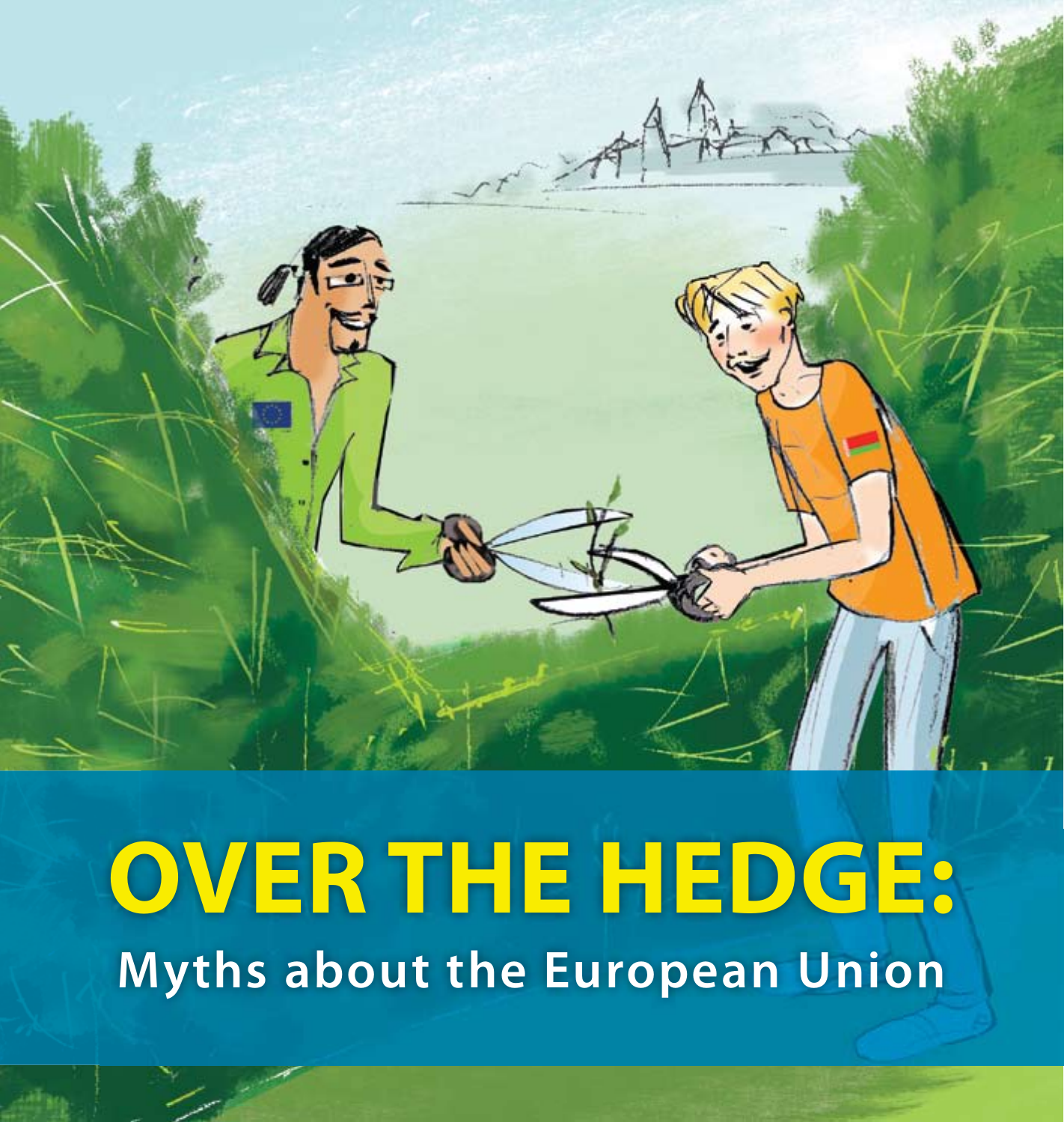

**Myths about the European Union**



This publication has been published with the support of the Nordic Council of Ministers.

The views expressed in this publication are the private views of individuals and are not the views of the organisations they represent, nor of the Nordic Council of Minister, neither of the Eastern Europe Studies Centre.

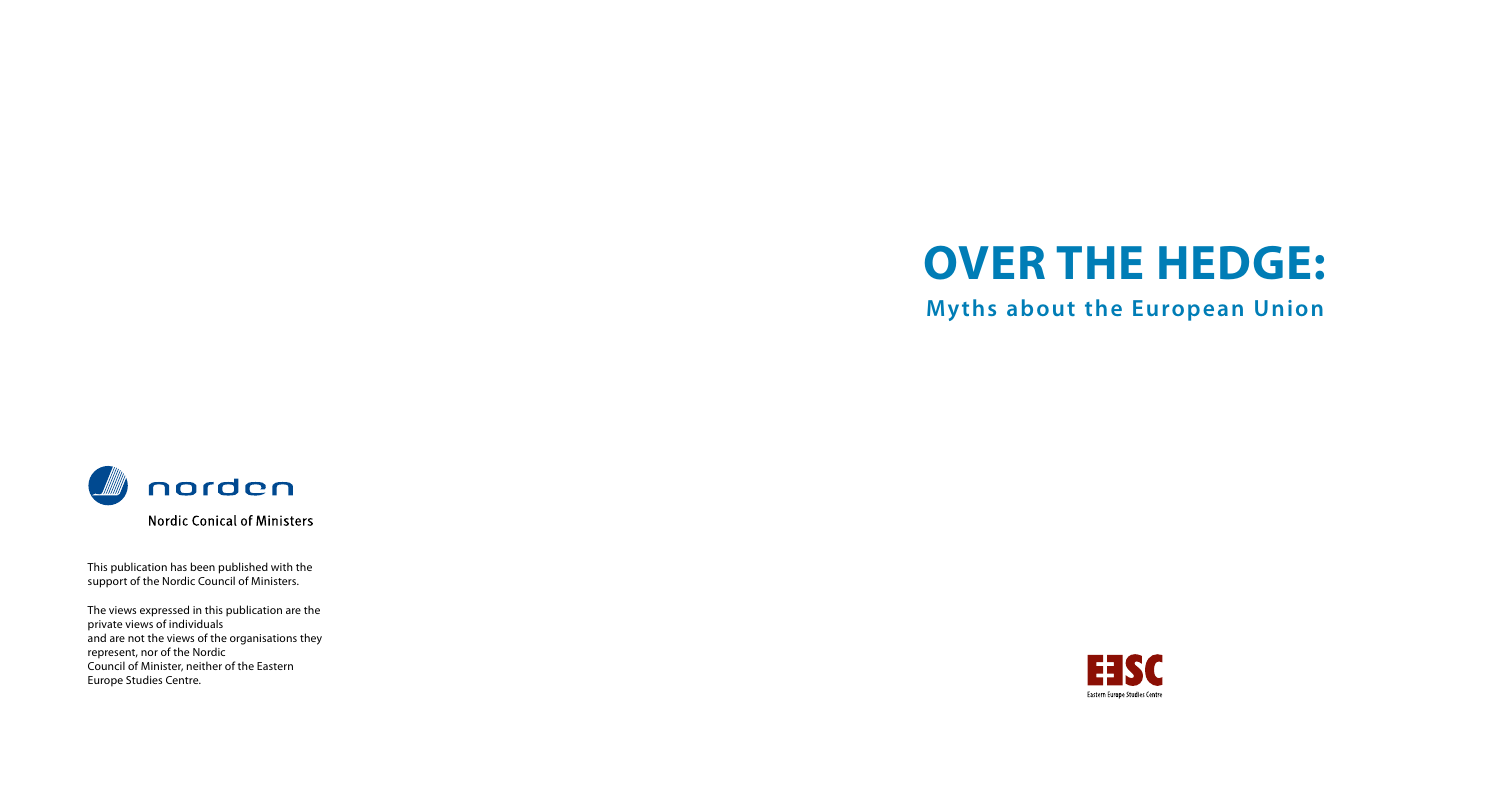# **MYTHS ABOUT THE EUROPEAN UNION**

One's judgement about the world is based on his or her own personal knowledge, ideas and values – and on his or her personal "myths" about the things happening around. When these ideas about life become common, they turn into myths that live in the mind of the whole society, i.e. in mass consciousness.

Popular consciousness is always mythologised. That becomes dangerous if myths do not appear and die naturally, but are created and deliberately thrust upon the society in order to serve someone's interests. A group of people or the society as a whole trusts the ideas and accepts them as their own, opening the possibility to manipulate their consciousness, and, consequently, their behaviour.

In authoritarian countries, individual's own ideas are flavoured with the lack of unbiased information and the ideology imposed by the ruling group. As a result, people's ideas about all kinds of aspects of the society's life – history, politics, economy, even the native language – become distorted and mythologised. Myths in the popular consciousness distort the reality and influence the way the people perceive the world around them.

Belarusians are no exception in that. Living in a nondemocratic society with limited access to independent sources of information, they have to shape their opinions under a strong influence of the state ideology, let alone the instability of the government's foreign policy.



Various myths about the EU circulate in Belarus.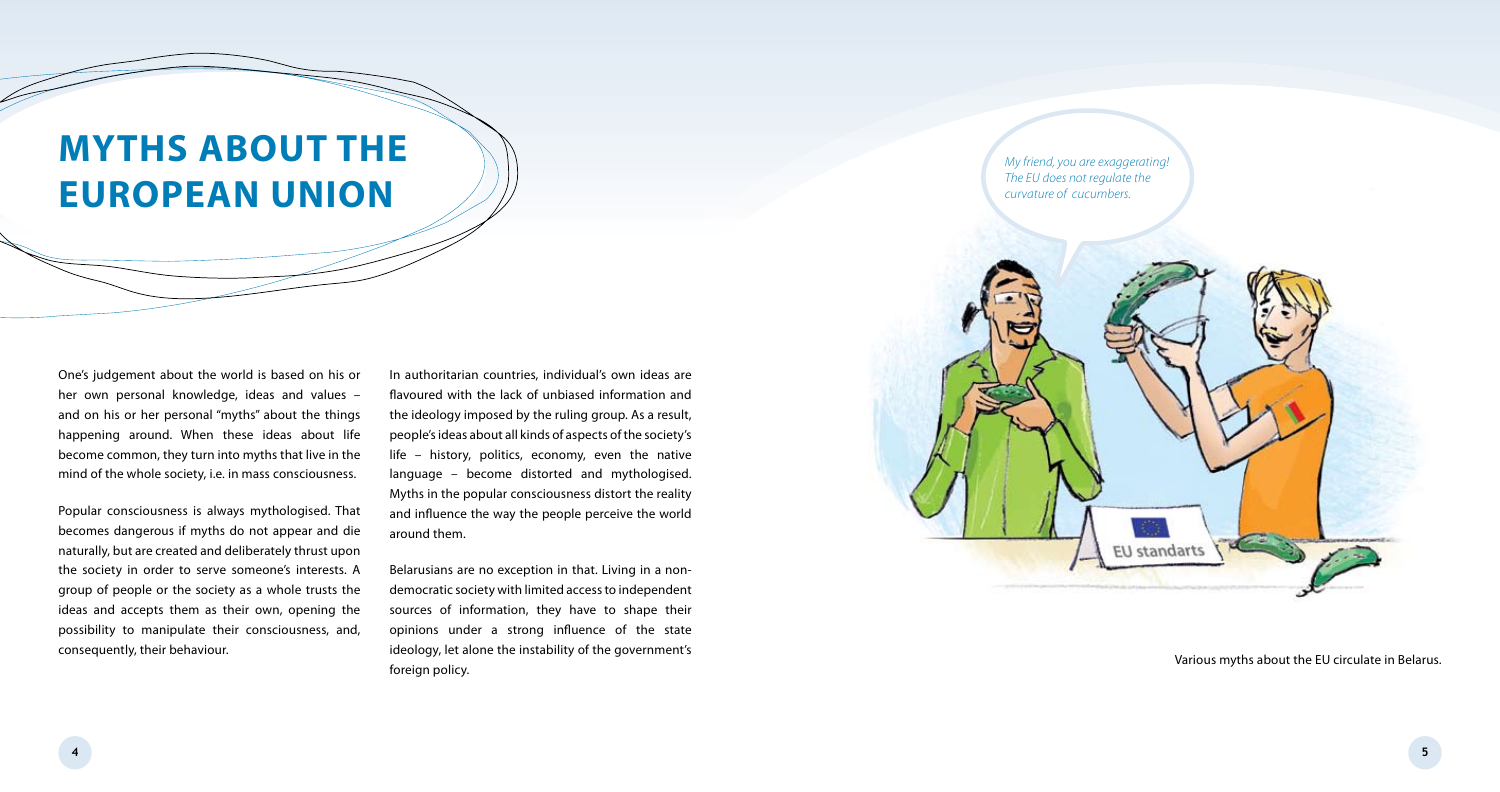A great number of myths arise from the way how the people of one country perceive the peoples of other states, closer and farther away. Their residents are imbued with specific traits, by no means always positive. Their life, seen through a prism of one's country's mass media, personal knowledge and stereotypes, is flavoured by myth-based stories, that often develop into ethnic jokes and anecdotes. I suppose every nation has a collection of such jokes about its neighbours: the English joke about the Irish, Russians – about Ukrainians, and Belarusians – about the Poles.

Myths and stereotypes about the closest neighbours have been formed through the centuries and are quite resistant to change by means of newspapers and television. At the same time, it is quite possible to change the people's attitude to such new structures as the European Union.

It has been not long since Belarusians saw the European Union as something distant, not quite comprehensible, but definitely positive and attractive. Take for example such popular expressions as 'Euro-remodelling' (remodelling done to European standards), 'Euro-standards', 'European quality', and the very words 'Euro' and 'Europeans', after all. However, the situation changed with the enlargement, when Poland, Lithuania, Latvia and Estonia joined the EU in 2004. As the European Union and Belarus got a common border, Belarusians felt the need to have a clearer picture of the new neighbour, to understand it and decide who it is – and how to live with it.

That is when the Belarusian government decided that the lands west of Belarus were likely to become an eastern window of the prosperous European Union, and the comparison would not be in favour of their own country. From that time on the Belarusian

ideologists began to present the European Union as a source of instability, cultural decay and ideas which were hostile to the people of Belarus. Many myths about the European Union are rooted right in that ideological policy of the government.

In this small booklet the authors tried to collect the myths about the European Union that are most widespread in Belarus, to show their origins and then to decompose them and show the parts that are concoction and the parts with nuggets of truth which, as you know, exist in every myth.

It is important to get rid of myths because they distort the reality, prevent from finding and seeing the real reasons of the events, and hinder understanding of the facts. Consequently, they hamper effective actions, as well as timely and adequate reactions to developments.

Understanding the real, not mythical, reasons of events, facts and occurrences helps us better comprehend the situation, resist manipulation and make our own valid choices. Be it the choice of goods in a supermarket or the way we want to see the foreign and internal state policies. Again, it is very important to get rid of myths about our neighbours, the people who live across the border. After all, they are the people who we'll have to live, cooperate, and build relations with, and we need to do that with the eyes wide-open and real knowledge about the neighbours.

We hope sincerely that the booklet will be useful for the readers and will help to better understand how the EU works, how its economy is organised, and, finally, what life of ordinary Europeans looks like. Possibly, this understanding will bring the European Union closer to Belarus, and moves Belarus at least one small step nearer the EU.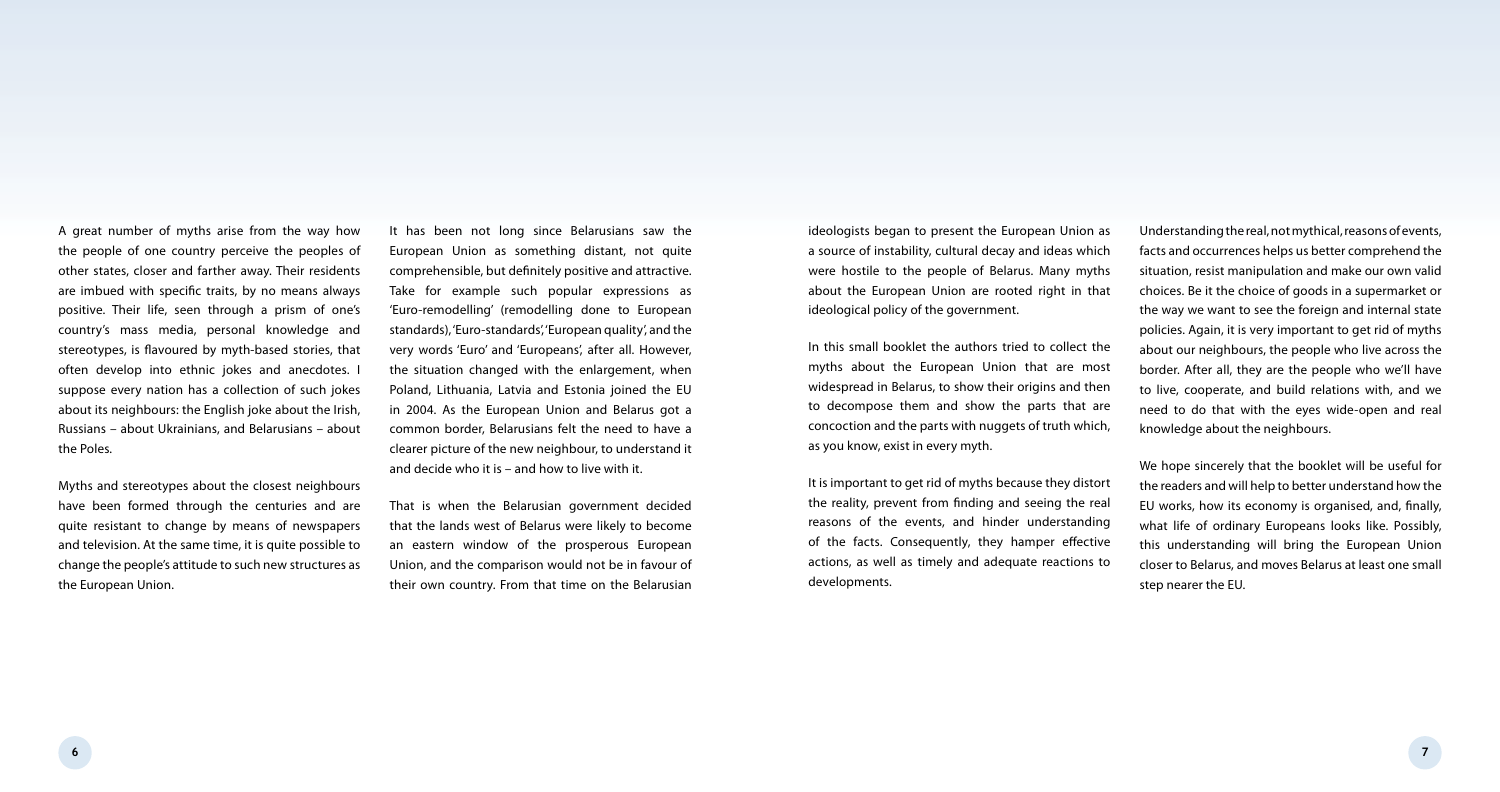# **1. IT IS THE EUROPEAN UNION THAT DRAWS NEW DIVIDING LINES IN EUROPE**

### **The gist of the myth**

Despite declarations about openness and freedom of movement, the European Union constantly creates new barriers and makes it more difficult for Belarusians to enter its territory.

## **The roots of the myth**

The idea that the European Union creates barriers in Europe instead of destroying them has begun to appear in Belarusian state mass media since 2002, when Lithuania, Latvia, and Estonia started negotiations about joining NATO.

While the EU was far away, the Belarusian ideologists paid little attention to it and held the United States and NATO "up to shame". But in 2004 Belarus got a border with the European Union, and the Belarusian authorities increased the number of anti-European statements. Taking the state monopoly on mass media into account, the tactic proved to be effective literally in a year or two: pro-European moods languished in Belarus, while pro-Russian sentiments grew stronger.

#### The opinion polls demonstrate this trend.

In 2007 the Belarusians understood how it felt to be the outsiders of the European integration. Poland,

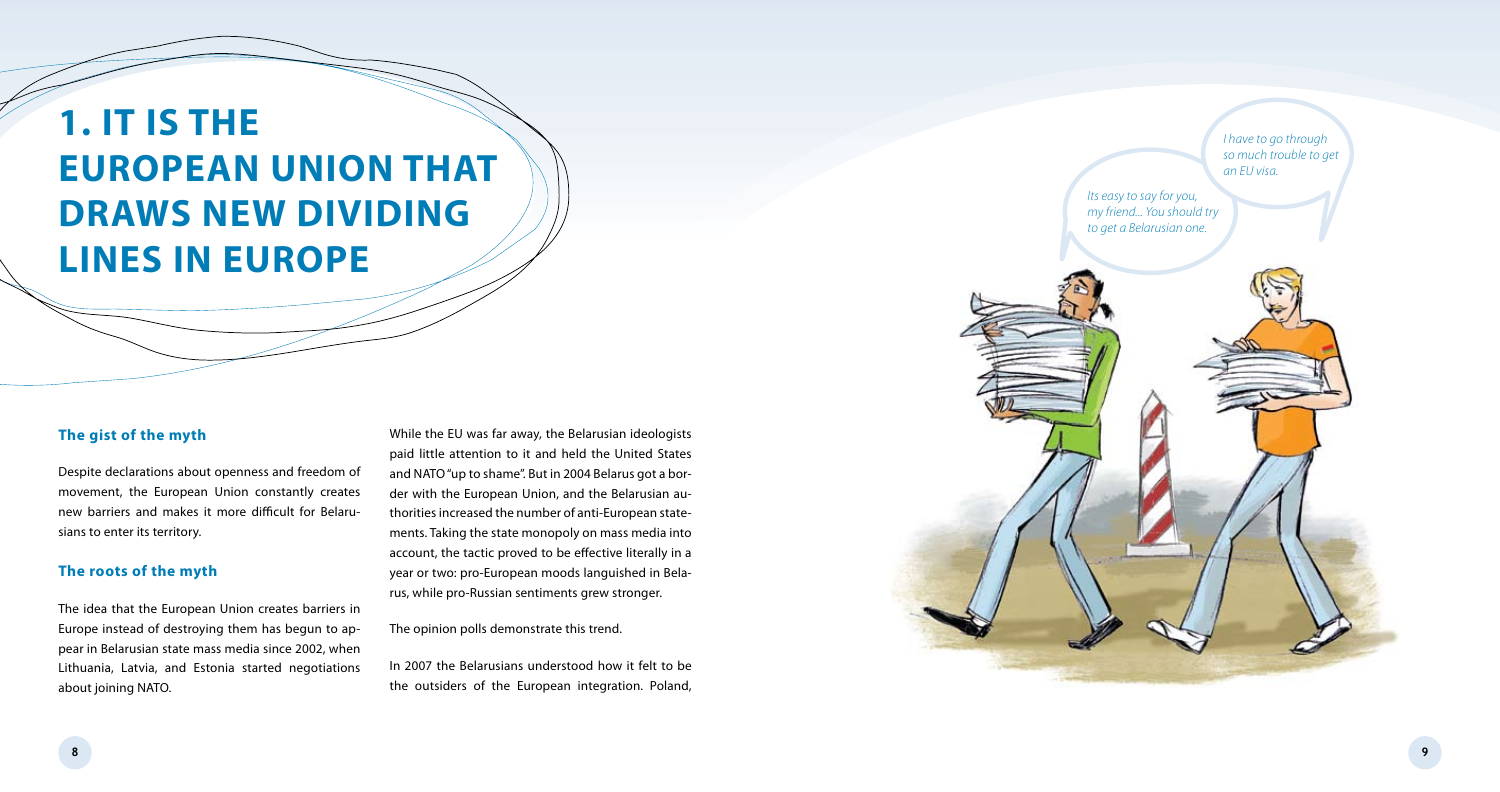| <b>Variant of</b><br>answer | 12'02 | 03'03 | 09'05 | 11'06 | 12'07 | 09'08 | 12'08 | 03'09 | 09'09 | 12'09 | 03'10 |
|-----------------------------|-------|-------|-------|-------|-------|-------|-------|-------|-------|-------|-------|
| Yes                         | 60.9  | 56.4  | 38.0  | 36.6  | 37.1  | 26.7  | 30.1  | 34.9  | 44.1  | 40.7  | 36.2  |
| <b>No</b>                   | 10.9  | 11.9  | 44.0  | 36.2  | 35.0  | 51.9  | 40.6  | 36.3  | 32.8  | 34.6  | 37.2  |

**Distribution of answers to the question: "If a referendum was held now in Belarus on whether Belarus should join the European Union, what would be your choice?", %**

Source: IISEPS (http://www.iiseps.org/03-10-05.html)

Lithuania, Latvia, and Estonia joined Schengen area, and the Belarusians faced more difficulties in their trips to the neighbouring states. Previously, one just needed to buy a cheap voucher in order to travel to Poland, and could get a Latvian visa free of charge. Now a Schengen visa costs 60 Euro, and means a huge pile of documents and references to be presented at the embassies.

#### **Decomposing the myth**

The myth is grounded in real facts: it has really become more difficult to cross the border. The change was especially painful for the residents of the border area, whose life was tied to the possibility of travelling to Poland and Lithuania.

For fairness' sake, the Schengen area existed before 2007 as well, Poland, Latvia and Lithuania just began to apply its regulations. After all, the European Union is entitled to protect its territory and check its visitors. Besides that, the Schengen regulations are incomparable with the restrictions of the Cold War, for instance, and we can't say the border is closed completely.

The leadership of Belarus accuses the European Union of prepossession, but "forgets" about the Belarusian visa regulations for the Europeans, which are not a bit simpler, but rather more complicated (and expensive!) than the Schengen ones. It's worth reminding who is to blame for the fact that Belarusians pay €60 for a Schengen visa, while Russians and Ukrainians – only €35. Because of its leadership's actions, Belarus failed

to become a participant in the European Neighbourhood Policy (ENP). No participation – no cheap visas.

Now, the Belarusian government plays the hypocrite insisting on cheap visas and simplified regulations. With freedom of movement more Belarusians will see the European life standards, which, in its turn, will bring about unwanted comparisons. Possibly, this is the main reason why the calls of the official Minsk to "reduce the price of visas and simplify the procedures" do not advance beyond the calls.

There is no secret what needs to be done to improve the visa situation. First thing, the country needs to join the ENP, i.e. to sign the readmission agreement with the EU. The real steps towards cheap visas would be reducing the price of the Belarusian visas for the Europeans, introduction of biometrical passports, as well as progress in liberalization and democratization of the society.

At present Belarus has an opportunity to move closer to the European Union through participation in the Eastern Partnership programme, which includes six post-Soviet states (Azerbaijan, Armenia, Belarus, Georgia, Moldova, and Ukraine). By the way, creation of the visa-free area is one of the programme's goals. As we see, the barriers are not that insurmountable.

#### **Conclusion**

The Belarusian citizens really do have difficulties associated with the eastward expansion of the Schengen area. However, this is not the ill will of the European Union that allegedly builds new barriers, but, to a greater extent, the reluctance of the Belarusian authorities to establish relations of a higher level. Anytime can the Belarusian leadership show good will and make an effort to solve the visa problem.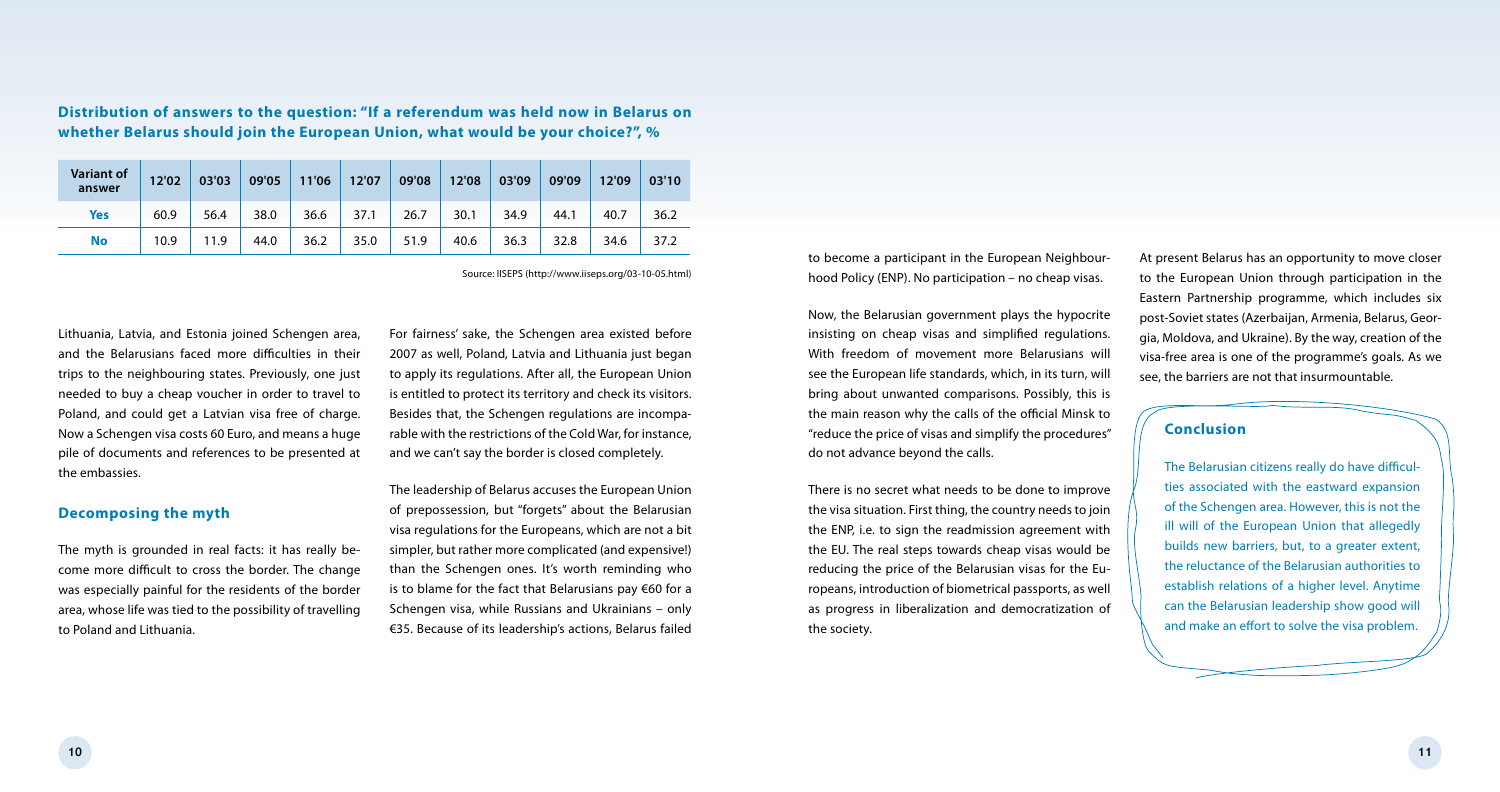# **2. BELARUSIAN GOODS WILL FAIL TO COMPETE ON THE EUROPEAN MARKET**

### **The gist of the myth**

Opening the market with the European Union would strike at the Belarusian economy. Firstly, the domestics would not be relevant or meet the competition in Europe, while most enterprises would not be able to afford transition to Euro-standards. Secondly, our market would be flooded with goods from Europe, often cheaper and of better quality, and the Belarusian customers' money would go abroad.

# **The roots of the myth**

On the one hand, the myth is based on the bitter truth: the technical and innovation basis of the Belarusian enterprises is weak. On the other hand, the authorities use the myth in order to persuade the population: Belarus depends on the Russian markets, maximal economic integration of the two countries is needed – in this case economy often works to cover up politics.

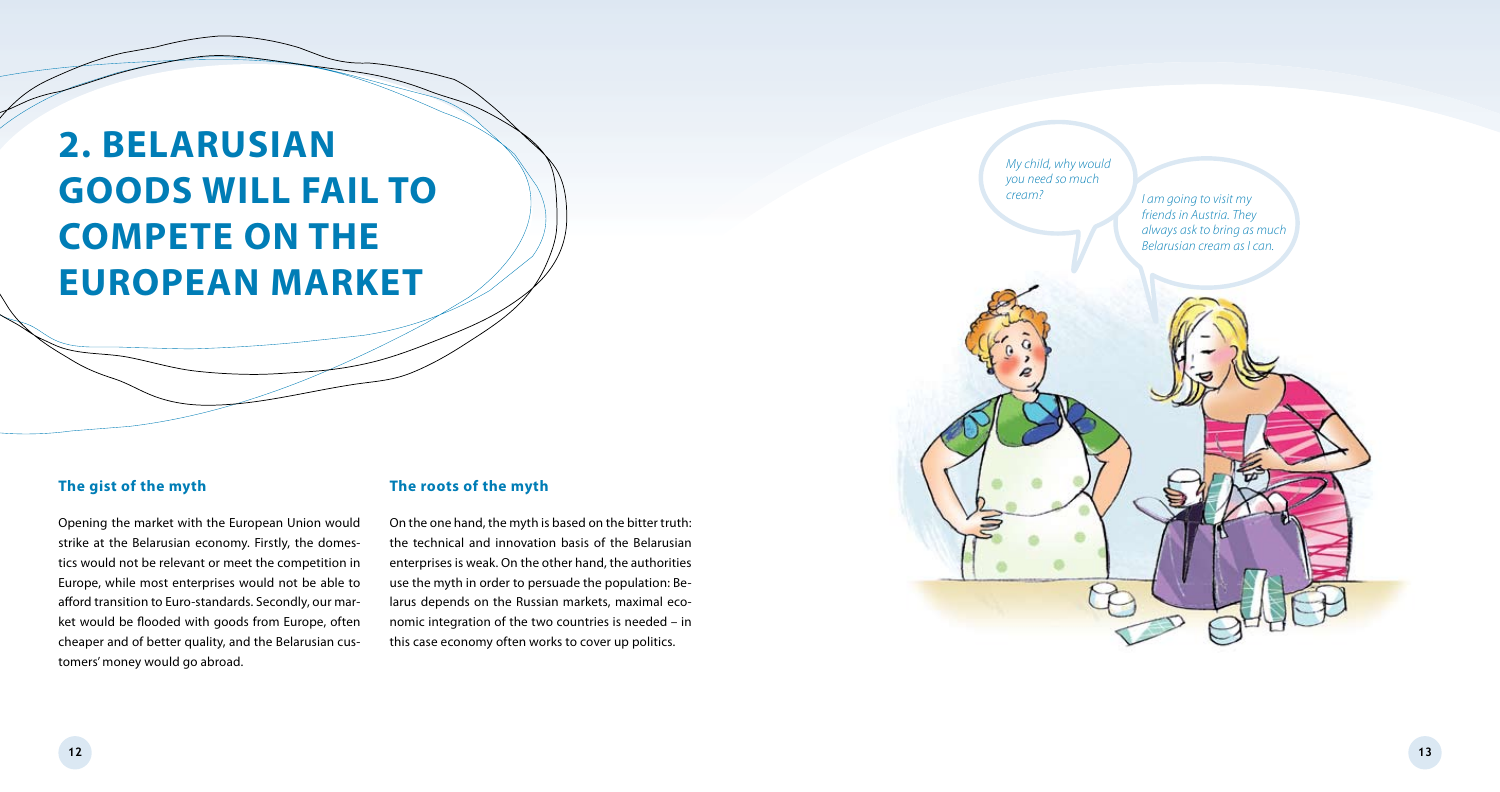#### **Decomposing the myth**

It's funny that the myth is being dispelled at the moment by its author – the state. Prices for Russian energy resources have grown, oil products export returns decreased, and the government began to talk about development of new markets, including the European ones. But is it that simple?

On the one hand, the European Union competes with the swiftly expanding economies, like China, and, in order to protect its market, is looking for partners in the neighbouring countries and aims at integration with them.

For instance, the European Union is ready to discuss *deep and comprehensive free trade areas* with the member-countries of the Eastern Partnership, including Belarus. These are the prospects for the longerterm future though. However, some concrete steps to closer economic integration have already been made in different spheres, from agriculture to the common

<sup>1</sup> «Five years of European Neighbourhood Policy: more trade, more aid, more people-to-people contacts», IP/10/566, Brussels, 12 May 2010.

airspace.1 From 2004 to 2008 the European Union built up the trade volume with the neighbours, and began to buy 91% more.<sup>2</sup>

On the other hand, the member-countries of the Eastern Partnership sign the Paris Declaration, saying that the Eastern Partnership would base on the common European values. That means, one must not separate politics from economy, and democracy from the market. And, in order to trade with the EU more openly, the neighbouring states are to meet a number of concrete conditions.

Economic relations between Belarus and the EU are quite peculiar. They become even more complicated as there is no agreement basis – the EU did not ratify the Agreement about Partnership and Cooperation in 1995, when the Belarusian government abandoned the democratic path of development. As a result, the economic relations are regulated by the Agreement about trade and cooperation, signed by the European Community and the Soviet Union in 1989…

<sup>2</sup> «Five years of European Neighbourhood Policy: more trade, more aid, more people-to-people contacts», IP/10/566, Brussels, 12 May 2010.

The quality of the Belarusian goods and their failure to meet the European standards also keep the trade back. Meanwhile, the Belarusian government claimed that the Belarusian enterprises would turn to the world and European standards. By the way, the European colleagues help Belarus to make a transition to higher quality standards.

Meanwhile, the statement that the severity of the European standards is just the measure to protect the EU market is also part of the myth. During BELTA online conference chairman of the State Committee on Standardization Valery Koreshkov was asked: "All these requirements of the EU on CE-Mark, etc. are not to care about customers, but to create barriers for import! We apply one requirement of the EU, and they introduce another one right away".<sup>3</sup>

The official explained that stricter requirements appear because of new methods of testing products, which ascertain, for instance, impact of some substances on human health and environment. In other

<sup>3</sup> BELTA news agency on-line  $4\overline{4}$ 

words, this is not setting up barriers in trade but care about people and nature.

Valery Koreshkov stressed, Belarusian requirements to the majority of products correspond to the international and European norms.

However, one should remember that it is possible to force the enterprises to produce unneeded products, but it is impossible to force the European customer to buy them.

By the way, although the European Union was second in size trade partner of Belarus, the country had a positive trade balance with it. But in the first six months of 2010 Russia had 39.3% of the total export volume, while the EU countries – 29.8%. In comparison with 2009 Belarus lost 13.4% in export to Europe. That was a clear demonstration of how much Belarusian export depends on the oil and oil products supply from Russia. Apart from oil products, Belarus supplies only one billion dollars worth of products to the EU.<sup>4</sup>

 AllMinsk.BIZ, Collapse of Export to the EU and Clearance from the Oil Grant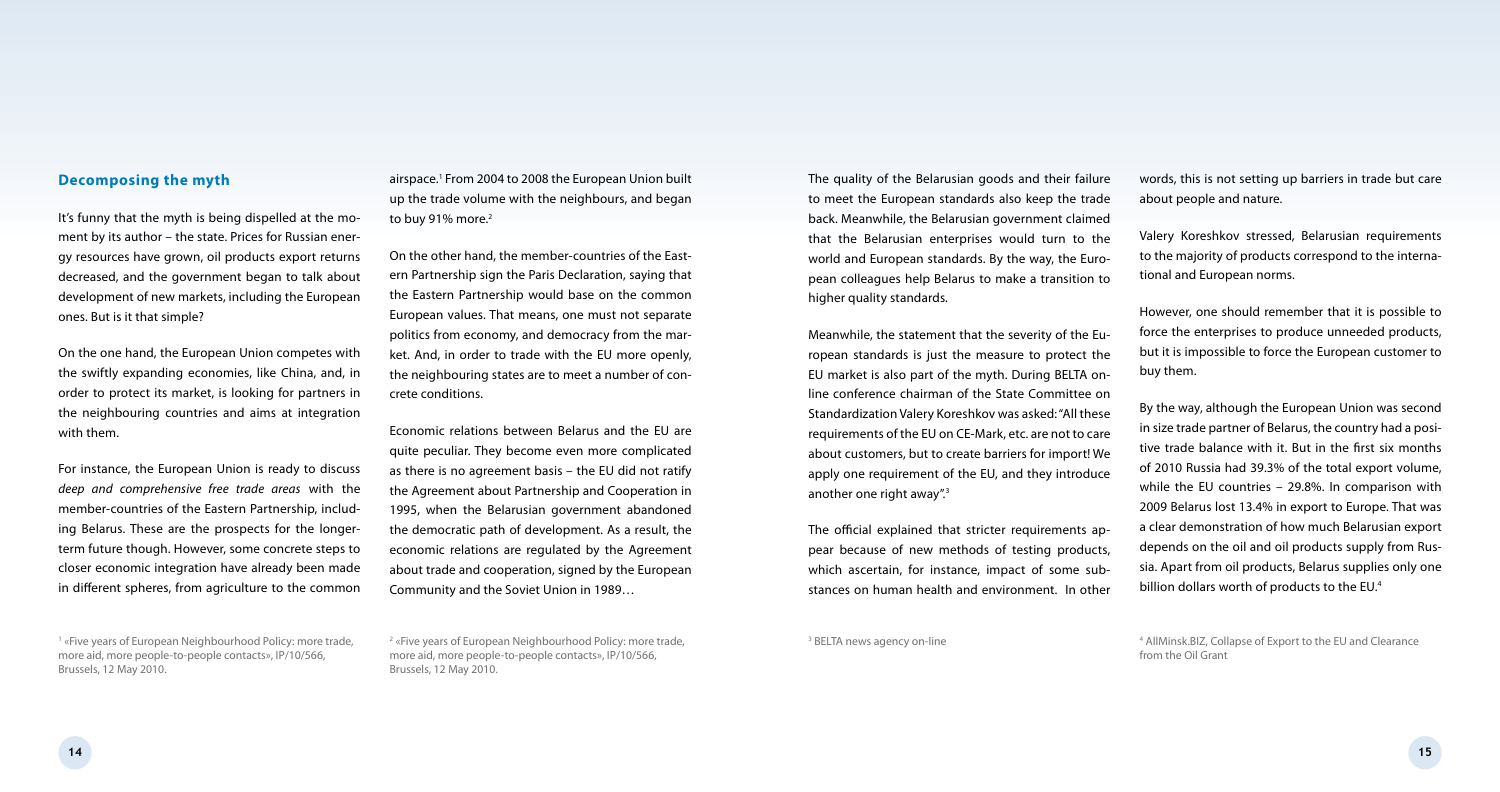#### **Table 1: Structure of foreign trade in Belarus, 2009.**



Source: BelStat, http://belstat.gov.by/homep/ru/indicators/ftrade1.php

# **Conclusion**

The myth will become a reality if status quo prevails. But it will dissipate if Belarus enters the doors held open by the EU. The work should be done simultaneously in all aspects: there should be a political will to use all opportunities of the Eastern Partnership; producers should be given more freedom. The EU is ready to help with economic transformation, but on conditions that the economy would work for the state which respects the rights and freedoms of the people.

# **3. CLOSER TIES WITH THE EU WILL LEAD TO A RIFT WITH RUSSIA**

#### **The gist of the myth**

For Belarus, closer ties are possible either with the EU, or with Russia. Economic integration with the EU will lead to a rift with Russia and a collapse of the Union State.

#### **The roots of the myth**

The problem of geopolitical choice (i.e. who the country should be friends with) is still relevant. In fact, the society is split. On one hand, the state propaganda for years has been proclaiming the Union State and slandering the West. On the other hand, the right-wing

opposition forces insist on Belarus joining the EU and NATO, contrasting the quite real European Union with the attempts to recreate the USSR.

The polls also show the difference of opinions in Belarus. For example, in May 2006, answering the question "If Belarus becomes member of the EU, what kind of consequences that may lead to?" 20% of Belarusians said it would lead to deterioration of the relations with Russia.5

According to a BISS study, 44.2% of those who know about the Eastern Partnership program, and 35.2% of those who haven't heard about it, believe that the

5 Source: IISEPS national poll, May 2006, (http://www.iiseps. org/12-05-06.html)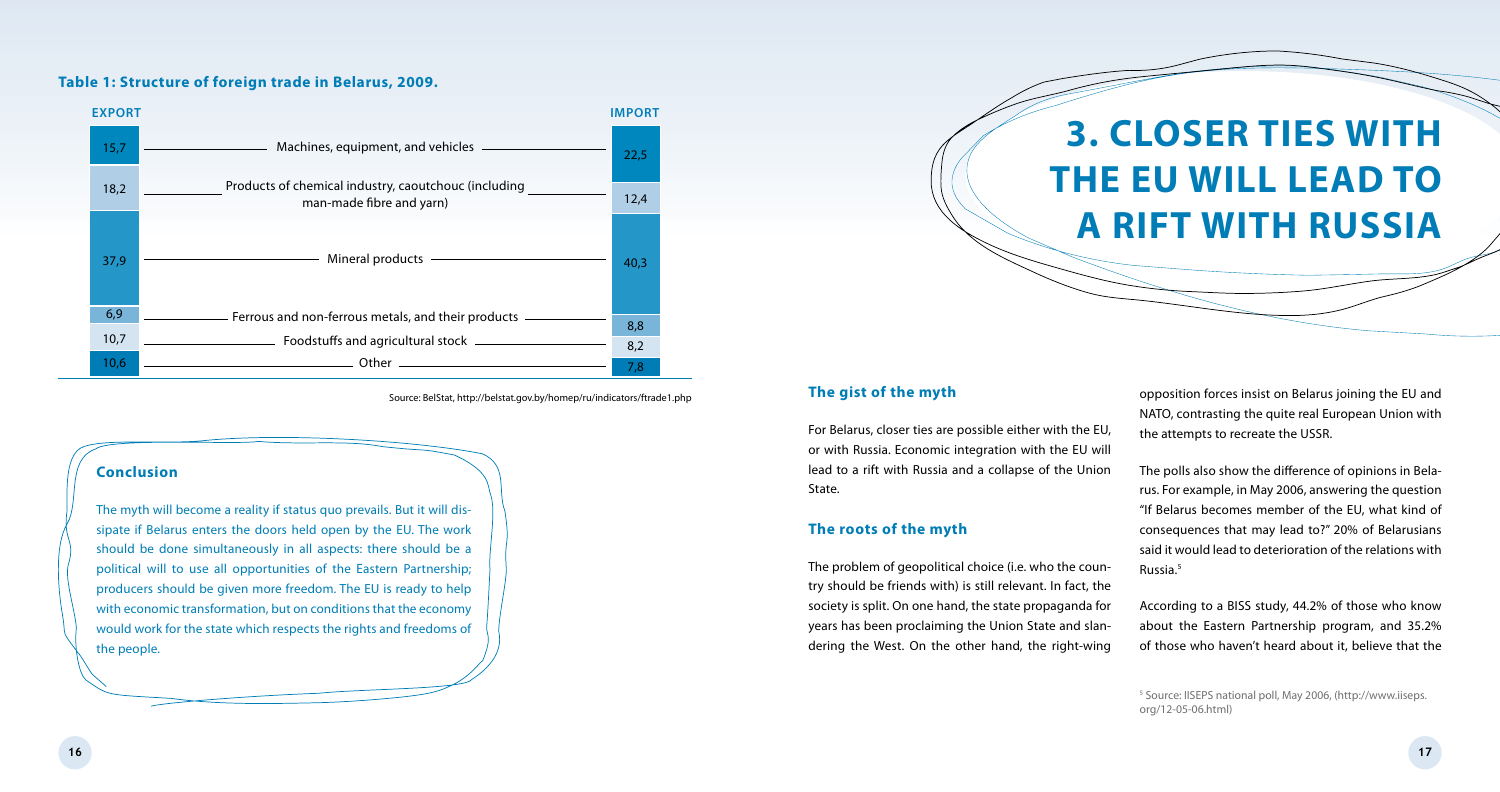

country's participation in the Eastern Partnership will lead to deterioration of relations with Russia. 6

In other words, even those following the development of the relations with the EU, but receiving information from the state-controlled mass media, do believe in the myth.

#### **Decomposing the myth**

As a matter of fact, the options are not really in discrepancy. Today the case in point is not economic or political integration of Belarus into the EU, but only normalization of relations after more than ten years of isolation. Things getting back to normal do not mean a sharp turn of Belarus to the West. They would just help to establish ordinary neighbourly relations with the EU, just as with Russia or Ukraine.

One of the aims of the Eastern Partnership is economic rapprochement of Belarus and the EU, but it does not conflict with Russia-Belarus relations. Open EU mar-

6 Study of the Belarusian Institute for Strategic Studies (BISS) and NOVAK laboratory "Belarus and the world: geopolitical choice and security through the prism of economy and culture", carried out in the first quarter of 2010 (http://www. belinstitute.eu/images/doc-pdf/sa\_010610\_ru\_geopolit.pdf) kets do not demand rejection of the agreements between Russia and Belarus.

At present Belarus has close trade, economic and military ties with Russia, and the breach would lead to disastrous consequences for the economy. That is why the government of Belarus will maintain the ties with Russia, even if the country develops better relations with the EU. Moreover, the decision to join the EU would not mean political or economic breach with Russia, and even as a member of the EU, Belarus would be able to trade with Russia and to keep political and cultural relations with it. For instance, Romania's membership in the EU did not hinder Romania-Moldova relations. Admittedly, Belarus would have to leave the Union State and remove Russian military facilities.

By the way, Russia is also interested in keeping close ties with Belarus, especially in the military field. The Russian radar in Belarus is the key element of the Russian missile early warning chain, while the joint regional military grouping of Belarus and Russia is the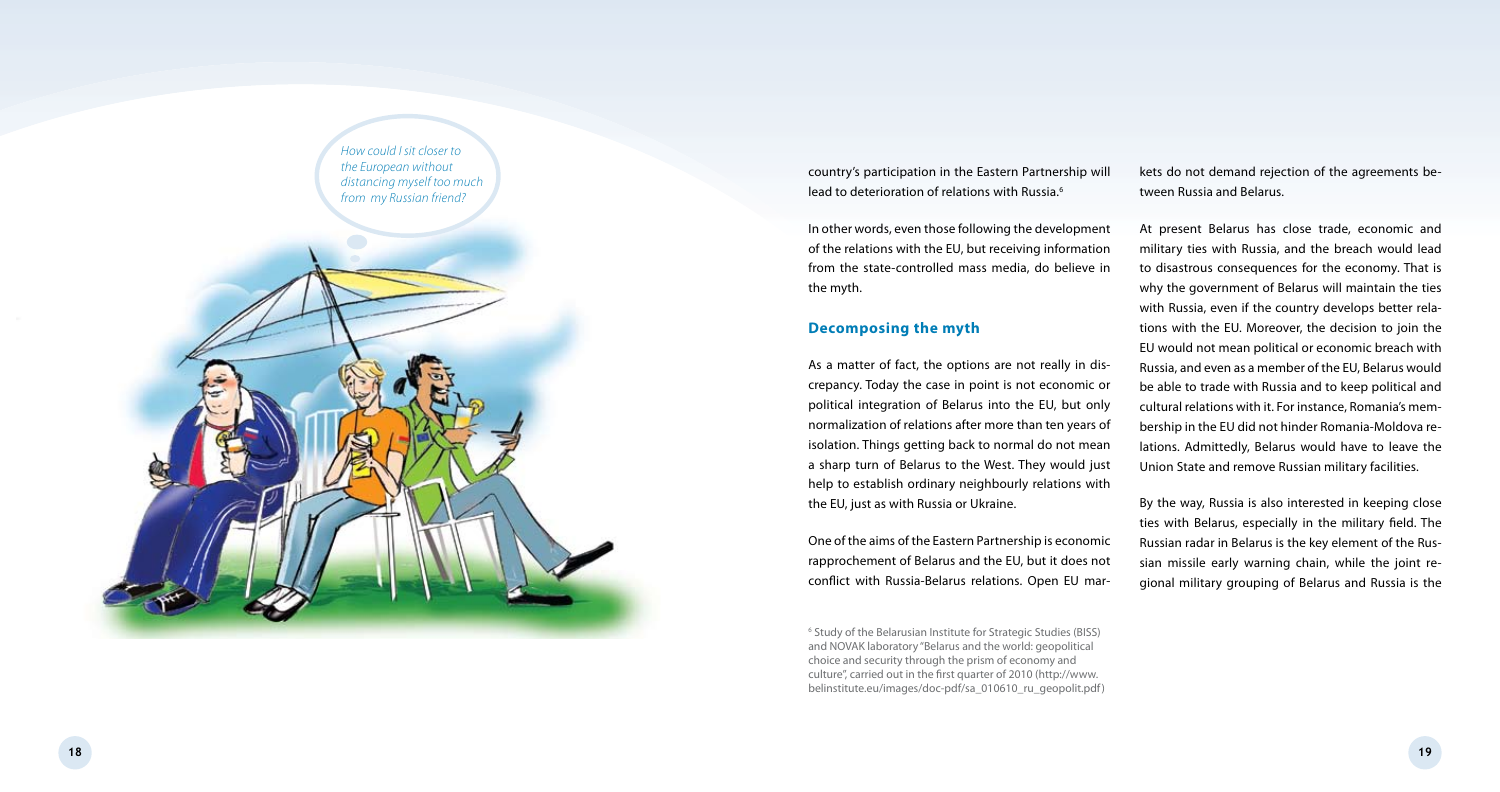# **4. EURO IS ON THE PATH TO COLLAPSE**

only combat effective unit to the West of Moscow. Belarus is also important as a political partner. The Union of Russia and Belarus demonstrates that Russia is the centre of integration processes in the post-Soviet area.

All of the above leads to conclusion that rapprochement of Belarus with the EU would not lead to automatic break-up with Russia.

By the way, Russia is also a strategic partner of the European Union, and the level of their cooperation is a lot higher than Belarus has with the EU. That is why improvement of relations between the European Union and Belarus and rapprochement of their economies will help to develop cooperation in the region, and, in the long view, to create the single market of the EU, Belarus, Russia and other post-Soviet states.

#### **Conclusion**

Political and economic rapprochement of Belarus with the European Union does not mean a breach of relations with Russia. This country remains the key trade partner and source of energy resources for Belarus. The Belarusian government does not declare joining the EU; that is why there is no need to reject the whole complex of political and economic agreements with Russia. In its turn, Russia is not interested in the breach with Belarus, which it considers an extremely important partner.

#### **The gist of the myth**

The global financial crisis, complications in the economies of the Eurozone countries started off the rumours the European currency might collapse. These are the concerns of both the Europeans and the Belarusians, who began to hesitate if they should have their savings in euro.

#### **The roots of the myth**

On one hand, the myth about collapse of the euro reflects apprehensions and debates in the European Union. On the other hand, it is supposed to persuade the citizens of Belarus in reliability of the Belarusian ruble. In the middle of 2005 *Sovetskaya Belorussia*, published by the President's Office, wrote that "big money fall with a big bang" supporting it with an expert's opinion that creation of euro was a mistake. In five years the newspaper repeated the pessimistic predictions in the article headed "Euro on Vacation" concluding that "the Eurozone failed as a project promising significant economic advantages to its members".

#### **Decomposing the myth**

The Belarusians are often told it is not only the euro that is likely to collapse, but the US dollar too. However, the confidence of the Belarusian depositors in foreign currencies is consistently high.

Besides that, the troubles in the European Union are to strengthen the belief of the Belarusians that the misfortunes of the Belarusian economy happen because of the global financial crisis. According to the opinion polls, 34% of the Belarusians blame the crisis, and 15.8% -- the government of the country for the economic problems.

The Eurozone was created n 1999, with 11 membercountries. In 2010 the single currency is shared by 16 states.

The global financial crisis has become a serious test for the young currency. Analysts doubted if the euro would be able to cope with it. They even discussed the likelihood of some countries leaving the Eurozone.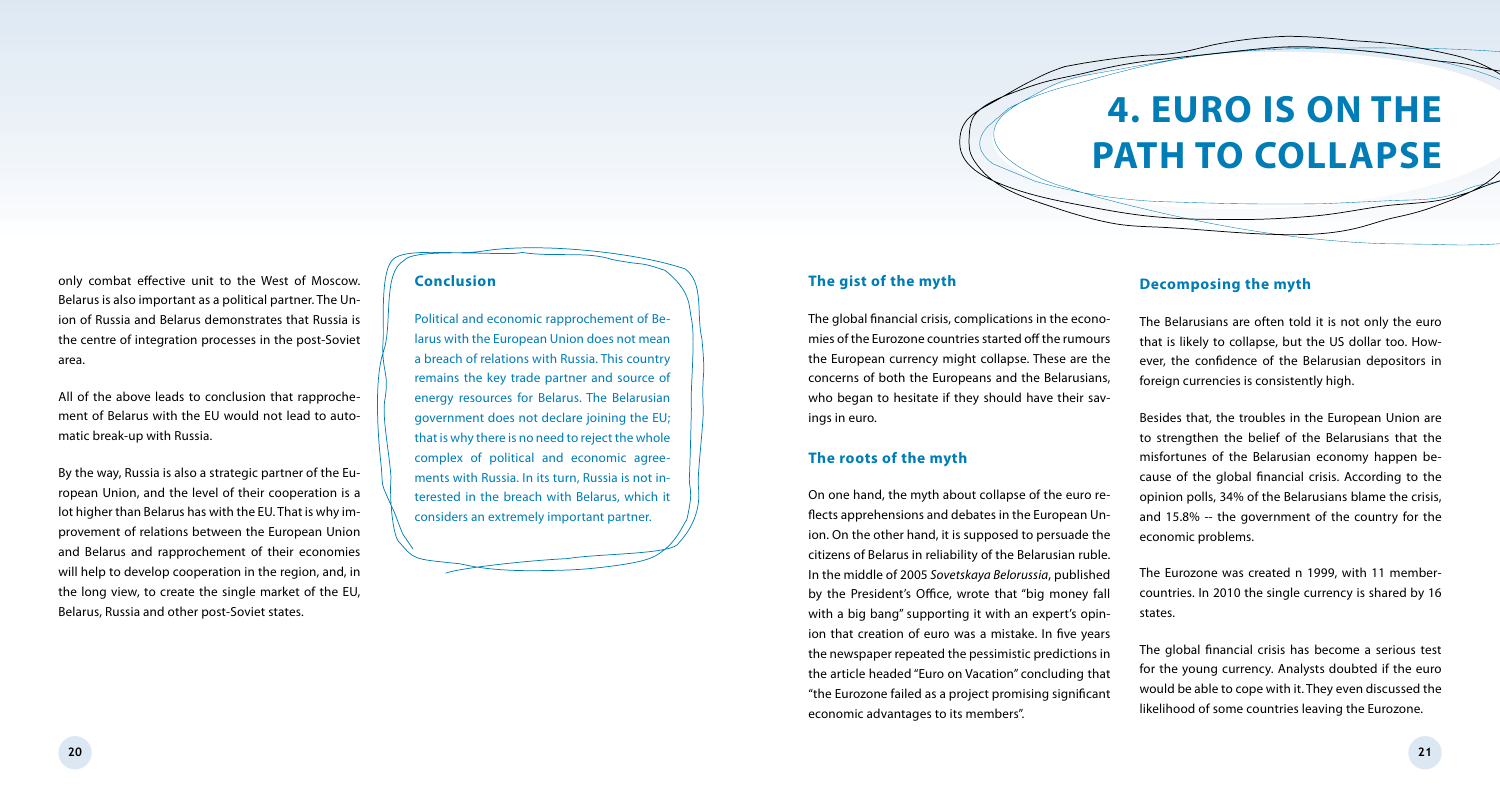# **Table 1. Which currency do you give most credence to?, %**

| <b>Variant of answer</b> | March'04 | September'05 | January'07 | June'08 |      | December'08 September'09 | March'10 |
|--------------------------|----------|--------------|------------|---------|------|--------------------------|----------|
| <b>US Dollars</b>        | 50.1     | 43.5         | 40.5       | 26.7    | 41.2 | 37.8                     | 43.2     |
| <b>Euro</b>              | 17.5     | 16.2         | 23.3       | 37.3    | 19.5 | 27.9                     | 23.9     |
| <b>Belarusian rubles</b> | 28.0     | 33.7         | 32.0       | 28.5    | 28.8 | 27.6                     | 26.2     |
| <b>Russian rubles</b>    | 17.5     | 16.2         | 23.3       | 37.3    | 19.5 | 2.5                      | 2.7      |

Source: IISEPS, March 2010, #3





Source: European Central Bank

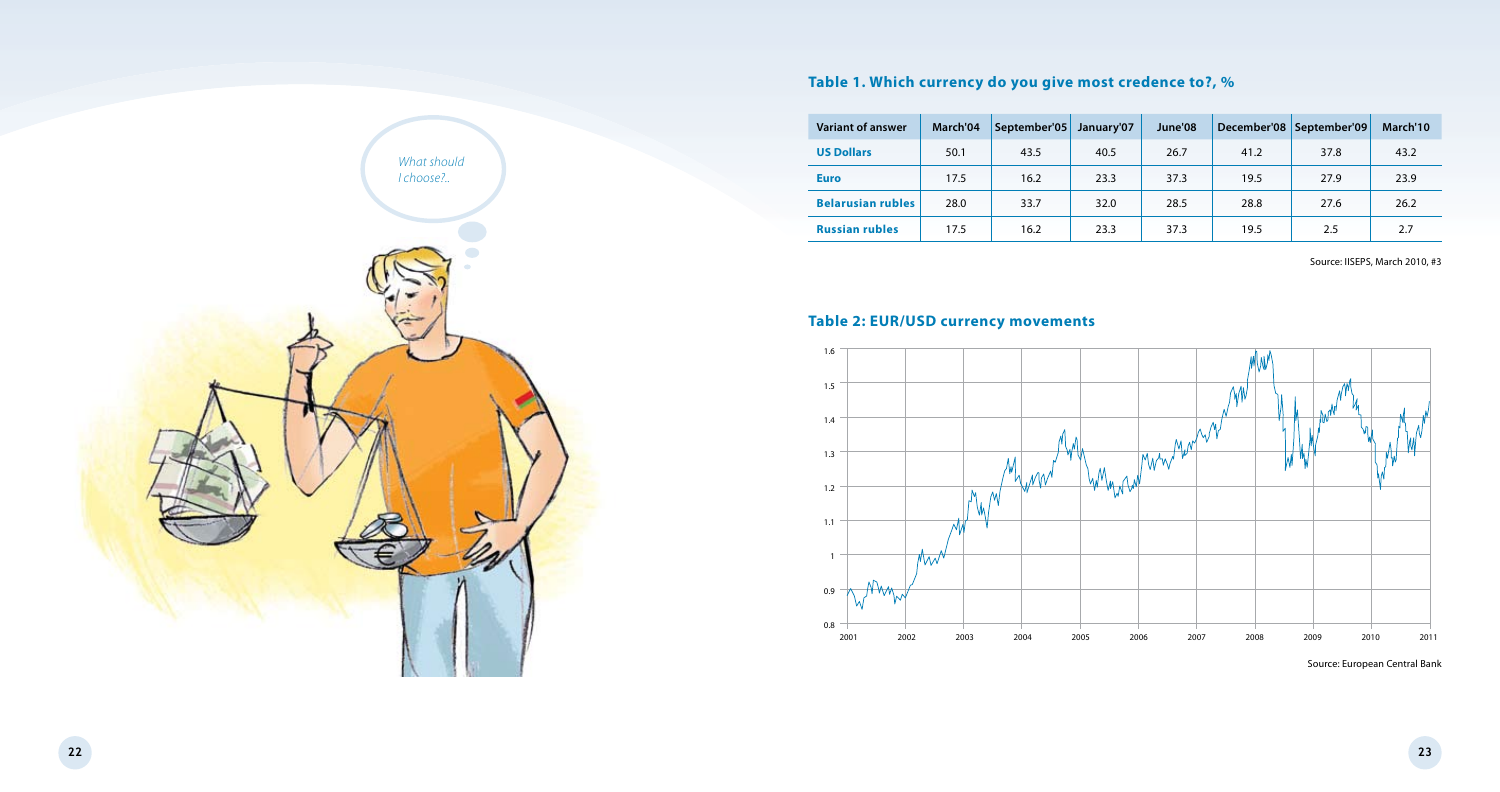But the problems in the Eurozone are not the evidence of the euro's weakness, but of the insufficient economic and political integration of the Eurozone member-countries. It is not enough to unify the monetary policy, while the fiscal policy continues to be determined by the national governments. The market of labor force and capital should acquire more freedom and mobility.<sup>7</sup>

However, for some countries the Eurozone has become a salvation. The crisis led to swing changes in other currencies, while the countries of the Eurozone did not face the jeopardy. They could take loans to cover budget deficits with lower interest rates. This is why more countries show interest in joining the Eurozone during the crisis; there are discussions about introducing the euro in Great Britain, Denmark and Sweden.8

The crisis might develop according to a few different scenarios, the worst of which would be a country's default and leaving the Eurozone.<sup>9</sup> However, in order to leave the Eurozone, it would have to leave the European Union. That is why stability of the euro is the matter of the EU integrity, competitive ability, and its image in the world arena. After all, the Eurozone market is second in size to the US.

7 Simon Tilford, *How to Save the Euro*, Centre for European Reform, September 2010.

8 Simon Tilford, *The Euro at Ten: Is Its Future Secure?*, Centre for European Reform, January 2009.

9 Simon Tilford, *The Euro at Ten: Is Its Future Secure?*, Centre for European Reform, January 2009.

Moreover, the eventual collapse of the Eurozone would have a negative impact on all countries, to a different degree. Setback in production might reach 9%, inflation – double-digit numbers, and the returning national currencies might be depreciated by fifty percent.10 That is why leaving the Eurozone is not a solution. On the contrary, closer ties are needed between the countries.

# **Conclusion**

One should not confuse the global financial crisis, which the Eurozone fought with all possible measures, with the crisis of the euro, which occurred because of the imperfections of the countries' integration and their fiscal policy.

The euro passed the test of the global financial crisis. But it should not rest on its laurels. After all, both the EU members, and their partners would lose if the euro collapsed. However, the Eurozone is not going to fall down in the near future. On the contrary, Estonia joined it on January 1, 2011.

10 ING, *EMU Break-up: Quantifying the Unthinkable*, Financial Markets Research, Global Economics, 7 July 2010.

# **5. THE EUROPEAN UNION IS AN ENTIRE BUREAUCRACY**

### **The gist of the myth**

The European Union is an extremely bureaucratised structure; vast sums of tax money are spent to maintain the official machinery; as a result, numerous EU commissions make stupid and absurd decisions. The European Union has a very complicated and ineffective management system.

### **The roots of the myth**

The myth can be explained by very little knowledge the Belarusian citizens have about the European Union. BISS studies show, the majority of the Belarusians receive information from the state-run mass media which present the EU not in the best plight and order.

Often journalists, who have little knowledge about organization of the EU, write only about negative or curious facts: corruption and other kinds of scandals, failure of ratification of important agreements, introducing funny norms and regulations, such as the directives about standards of sound for personal music players or length of cucumbers.

# **Decomposing the myth**

First of all, two absolutely different notions are confused in the myth: bureaucracy (i.e. hired staff of, mainly, executive bodies) and the decision-making system, i.e. the political system of the EU.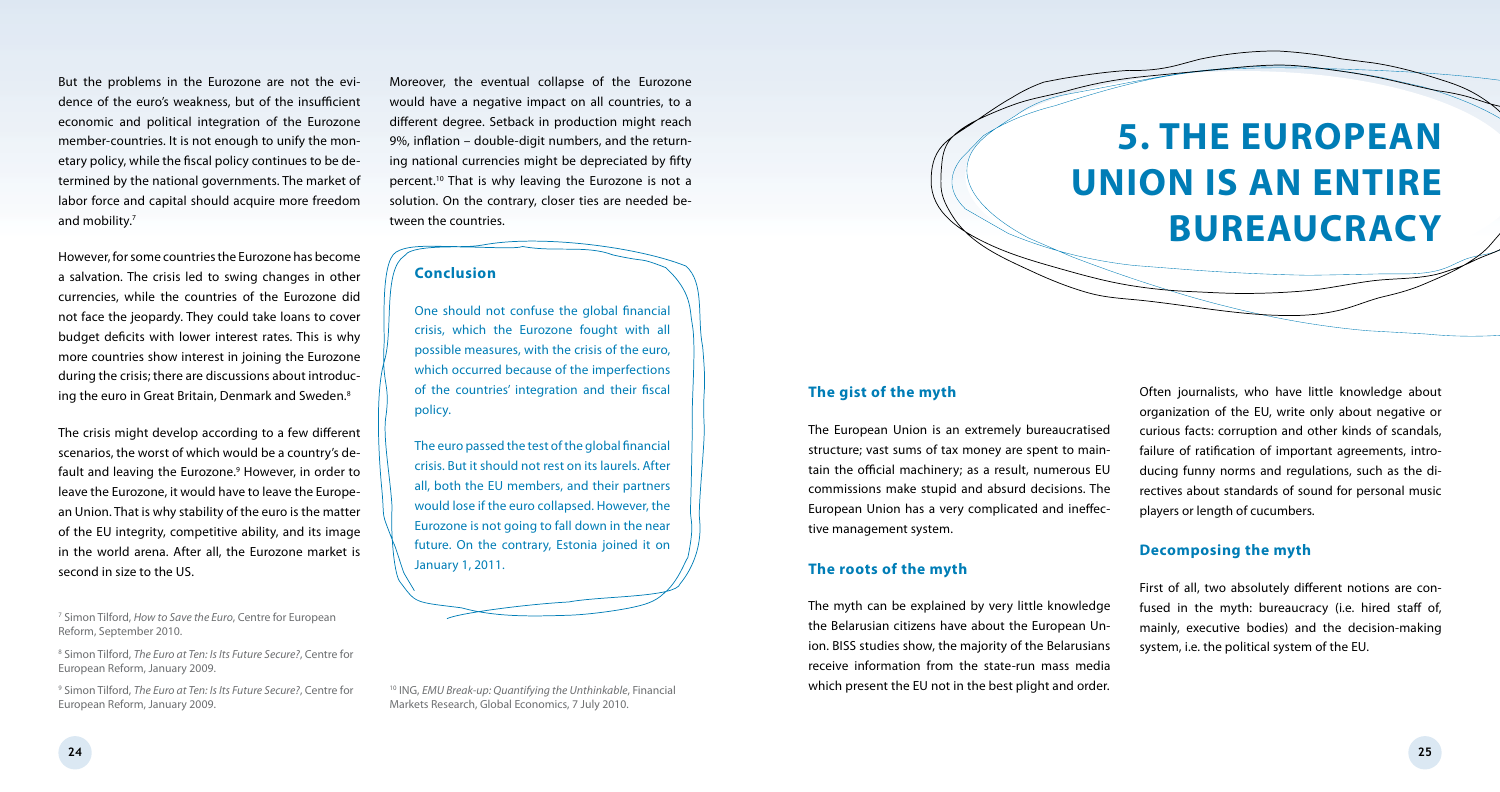

\*Currently, the EU consists of 27 member states.



**What sources do you get information about the EU from?**

The EU decision-making system is complicated indeed. It might be difficult for comprehension for a person who is used to deal with simpler political system of a single state. This is where stereotypes come from. The current political system of the EU is a peculiar compromise between the centre of the European Union and all member states, consisting of the interwoven supranational and intergovernmental institutions. For that reason the EU is often rebuked for being not democratic enough, but otherwise it would be impossible to balance the opinions of all the member states and take the interests of the EU as a whole into account.

The political system of the EU is organised in the way aiming to meet the interests of the maximum number of participants of the political process, from the governments of different member countries to the civil society and self-governance bodies in separate regions. Solutions acceptable for all are found by long negotiations and consultations inside the legislative,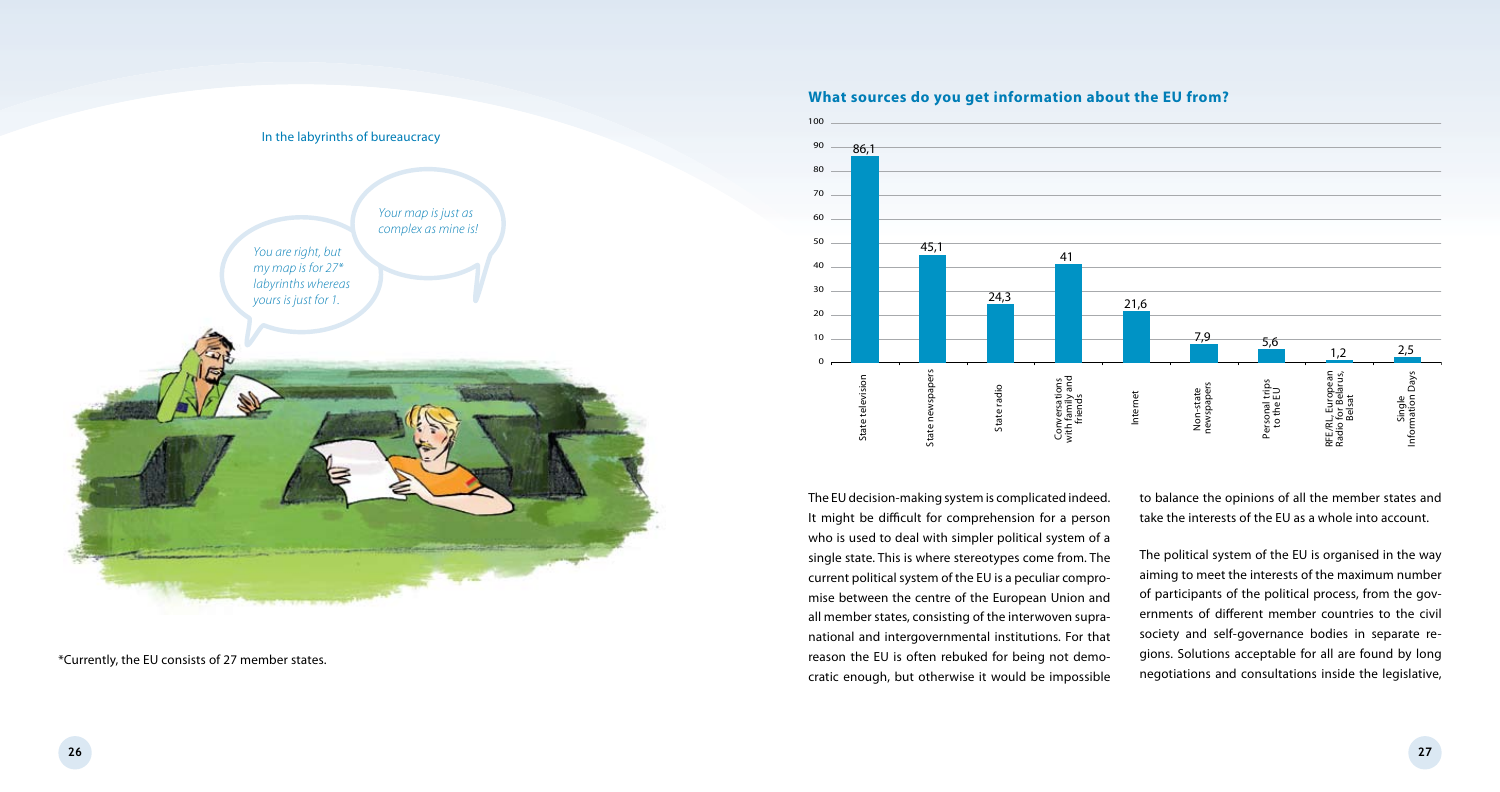#### **Institutions of the European Union**



executive, and advisory bodies of the EU. On the plus side, that helps to avoid tension between them and makes the European system more flexible.

It is natural that the system built on the culture of negotiations and consultations needs more time for decision making. The drawback is compensated by the fact that the governments and parliaments of the EU member countries don't have to wait for Brussels' deci-

sions and can make them on their level (if they do not contradict the EU laws, of course). On the other hand, as practice shows, the decisions that are really important are made fast enough.

It is true, there are quite many civil servants in the EU apparatus: 42, 000-54, 000 people.<sup>11</sup> However, one should take into account that they serve the organization of 27 states with population of over half-billion

11 http://www.novinite.com/view\_news.php?id=75994

people! For comparison: there are over 1.5 million officials in Russia, while in the US there ate 2.7 million federal employees.

One more interesting fact: according to the Belarusian Ministry of Statistics, the total number of civil servants in Belarus was 52, 700 in 2003. The number has grown since. With these numbers at hand, talking about huge bureaucracy in the EU is not really appropriate.

# **Conclusion**

The decision-making system of the European Union is multi-level and complicated. However, it is essential for finding balance between the goals and objectives of the EU member countries, the EU itself, and the separate interest groups. In return, the system resolves many potential contradictions at an early stage and helps to avoid tension inside the EU later on.

The European bureaucracy, as it proved, is not that impressive, especially, if one considers the fact that the number of civil servants in one country of Belarus is comparable to the number of officials in the European Union.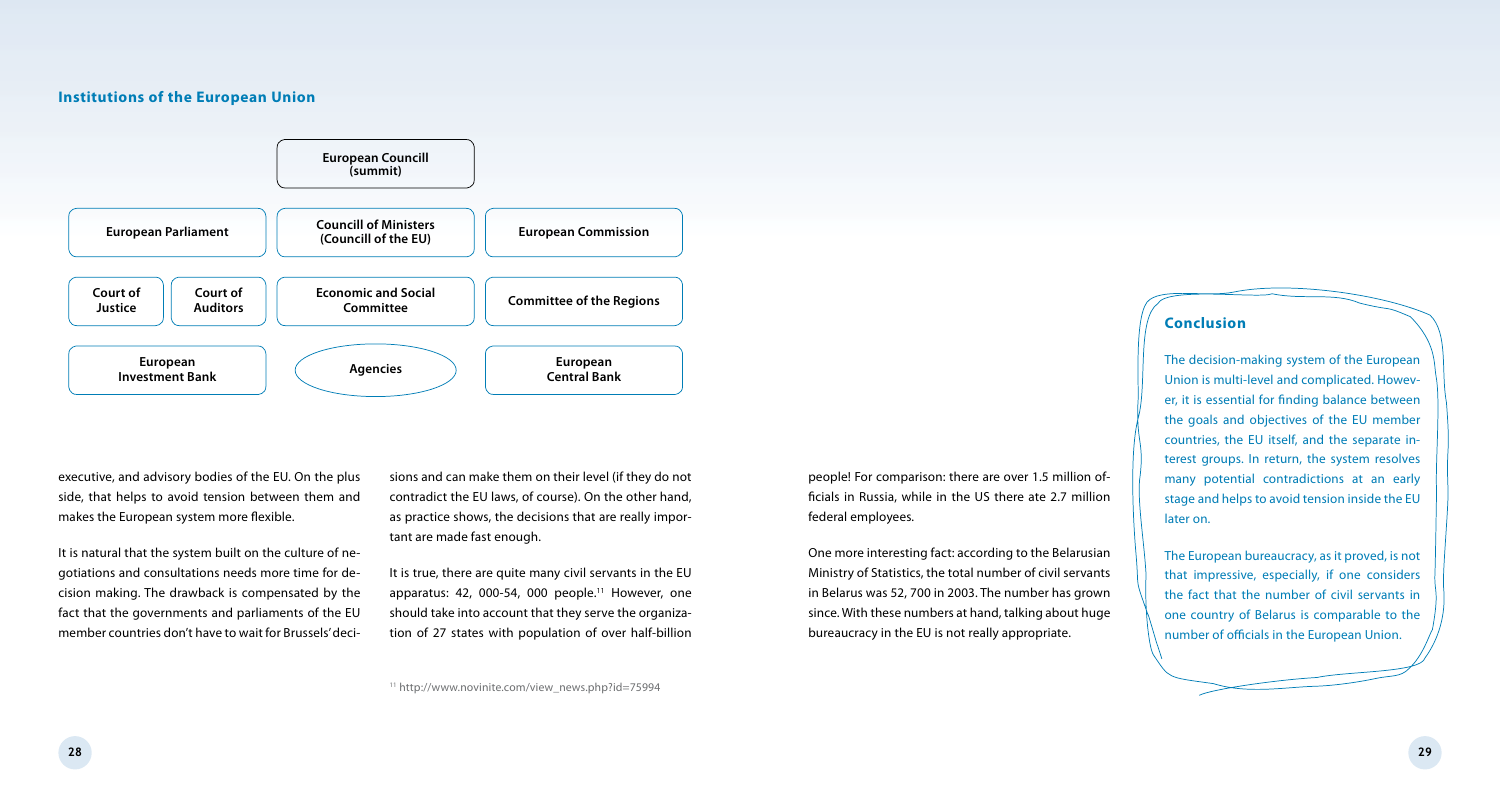# **6. CITIZENS DO NOT FEEL SOCIALLY SECURE IN THE CAPITALIST COUNTRIES OF THE EUROPEAN UNION**

#### **The gist of the myth**

In the European Union, despite the developed economy and high incomes, people are not socially secure, the state does not care about them, and they often have to go out to the streets and make trouble in defense of their rights.

### **The roots of the myth**

European workers' protests have become the favourite picture on the Belarusian TV. It is supposed to convey

the message that life standards in Europe decrease, building up social tensions. It is especially hard for the new countries of the European Union: Poland, Lithuania, Latvia, and Estonia. Upon joining the EU, the prices and utility bills grew, while salaries and pensions remained low, social needs expenditures were cut down, and unemployment remained high… Besides that, this picture serves as a good background for reports about growth in prosperity and the beauty of the social model of the Belarusian state.

*No, not again… We have to spend our holidays in Italy again due to those minimal pensions of ours.*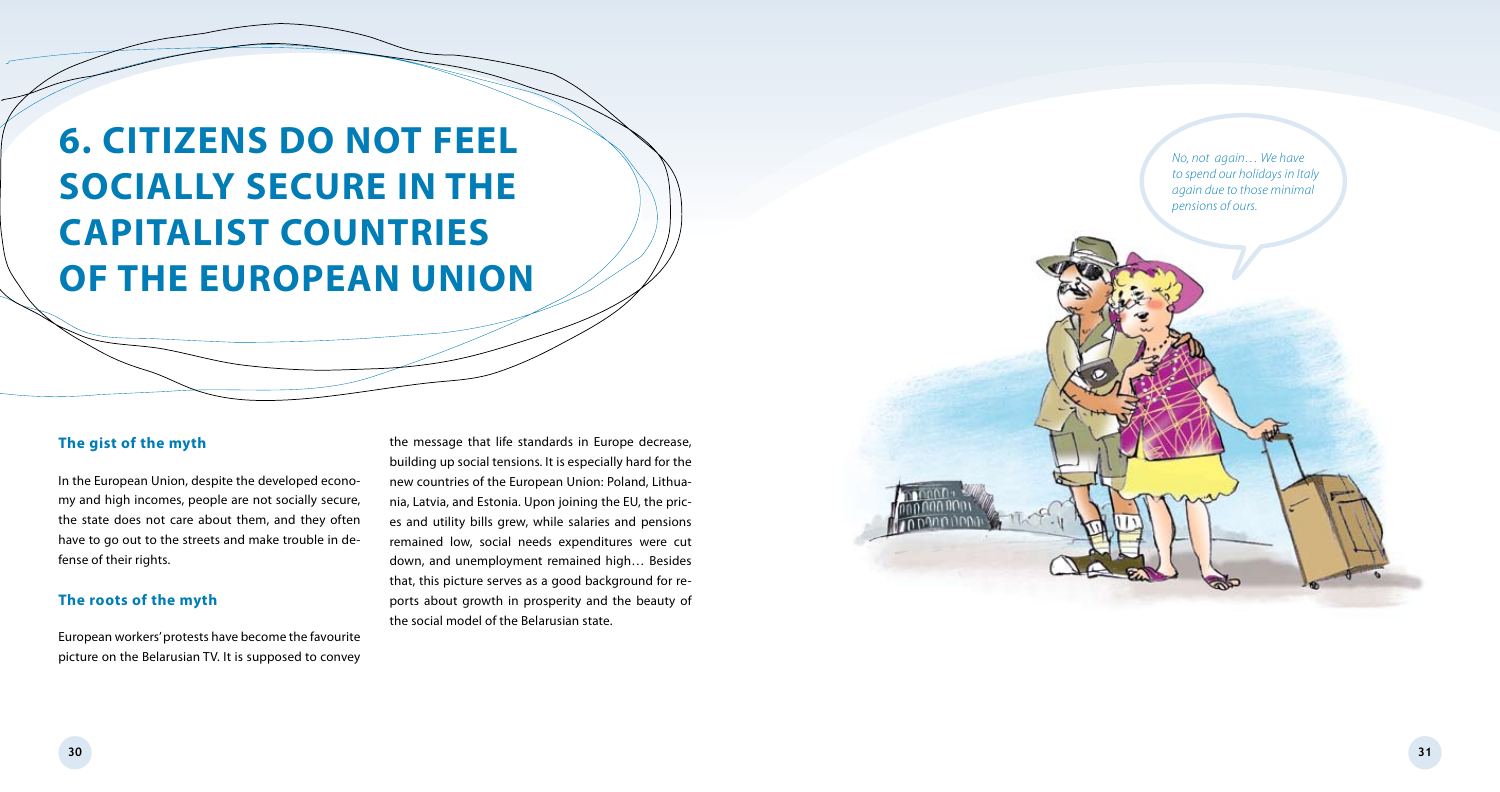| Year/Country                                           | 2000   | 2001   | 2002   | 2003   | 2004   | 2005   | 2006   | 2007  | 2008  | 2009  |
|--------------------------------------------------------|--------|--------|--------|--------|--------|--------|--------|-------|-------|-------|
| $EU - 2712$ countries                                  | n/a    | 2328,9 | 2511.7 | 2528.9 | 2352.2 | 2426.2 | 2608.5 | n/a   | n/a   | n/a   |
| <b>EU - 15 countries</b><br>(before 2004<br>expansion) | 2574.1 | 2647.4 | 2724.1 | 2744.1 | 2877.7 | 2957.1 | 3010.3 | n/a   | n/a   | n/a   |
| Latvia <sup>13</sup>                                   | n/a    | 283.9  | 288.8  | 290.9  | 317.1  | 353,8  | 429.6  | 566.1 | 681,3 | 655,8 |
| Lithuania <sup>14</sup>                                | 281.7  | 277    | 293.4  | 310.6  | 332.9  | 369.6  | 433.2  | 522   | 623,1 | 595.5 |
| Estonia <sup>15</sup>                                  | n/a    | n/a    | n/a    | 407,3  | 443.1  | 501,8  | 582,1  | 704.8 | 805,6 | 770,6 |
| Poland <sup>16</sup>                                   | 479.8  | 569.2  | 536    | 467    | 543.2  | 610.3  | 649.1  | 742   | 783.5 | 748.9 |
| Belarus <sup>17</sup>                                  | 60,9   | 89,8   | 100,1  | 98,1   | 120,5  | 183,1  | 206,3  | 218,6 | 312,3 | 234,8 |

**Table 2. Growth dynamics of average monthly salary (before taxes) in the EU countries and Belarus (in Euro)**

12 Eurostat Database, *Average gross annual earnings in industry and services, by gender – [tps00175]* (accessed on 28.10.2010).

13 Latvian Statistics, *DS02. Average monthly wages and salaries by kind of activity (in lats)*. Available online: http://data.csb.gov. lv/Dialog/Saveshow.asp (accessed on 28.10.2010).

14 Statistics Lithuania, *M3060801: Average monthly earnings by sector.* Available online: http://db1.stat.gov.lt/statbank/ SelectVarVal/Define.asp?Maintable=M3060801&PLanguage= 1 (accessed on 28.10.2010).

15 Statistics Estonia, *YIM005: average monthly gross income per employee and recipients of gross income by region/ administrative unit, sex and age group – euro* (accessed on 28.10.2010).

16 GUS – Central Statistical Office, *Average monthly gross wage and salary in national economy (1950-2009)*. Available online: http://www.stat.gov.pl/gus/5840\_1630\_ENG\_HTML.htm (accessed on 28.10.2010).

17 Национальный статистический комитет Республики Беларусь. Годовые данные. Заработная плата. Режим доступа: http://belstat.gov.by/homep/ru/indicators/wages. php (доступен 28.10.2010). 18 IISEPS

### **Decomposing the myth**

The state-run mass media for years have been trying to convince the Belarusians that integration with the European Union would lead to the loss of social benefits. The propaganda turned out to be quite effective: in the end of 2002 over 60% of the Belarusian citizens wanted their country to join the EU, while in 2006 their number was twice as small.<sup>18</sup>

Let's compare the key figures of the population's welfare and social security in the countries of the EU and in Belarus.

During the last decade income of population grows in Poland, in the Baltic countries, and in Belarus too.

However, the minimal wage in Belarus reached only 400, 000 BYR (95.8 Euro) by December 2010. This is the Latvian minimal wage ten years ago. Minimal pay in the new EU countries is now 2.5-4 times more than in Belarus. The same goes for pensions: they are 2-4 times bigger in the "new" EU countries than in Belarus.

The statement that unemployment rates grew in the new EU countries does not have any substantiation. On the contrary, the number of the unemployed reduced by 50 percent due to the economic growth, and the tendency was interrupted only with the economic crisis.

Officially, the unemployment rate in Belarus is about 1%. However, the majority of the unemployed in Belarus do not register at job centres in order to avoid the community work. All the more, in 2010 the dole was 50.4 BYR (12 Euro), making up 18.4% of the minimal subsistence level.<sup>19</sup> For example, in Poland the unemployment dole is 186 Euro, exceeding the minimal subsistence level by 1.5 times.<sup>20</sup>

Certainly, Belarus is behind the EU not at every aspect. For example, only Estonian women have a 3-year long child- care leave, while the lump-sum baby allowance

19 Kanstantsin Skuratovich. Belstat Counts Us This Way. "Belorusy I Rynok", #35 (921), 20-26 September 2010, http:// www.belmarket.by/ru/93/80/7292/# (accessed 28.10.2010).

20 Wyższy zasiłek dla bezrobotnych – waloryzacja zasiłku o 3,5%, Portal internetowy Prawo Pracy. Available online: http:// www.prawo-pracy.pl/wyzszy\_zasilek\_dla\_bezrobotnych\_\_\_ waloryzacja\_zasilku\_o\_3\_5\_-aktualnosci-751.html (acessed on 28.10.2010).

is significantly higher only in Latvia. However, the prenatal allowance in Belarus is 4 times less than in Estonia. In average, it is €702 (for 126 days). Meanwhile, in Germany it is €7, 050 (for 98 days).

 Finally, the rights of workers in the EU are protected stronger than in Belarus. The best defenders are the strong independent trade unions. That is the reason for so many strikes – the European workers demand better working conditions and are not afraid to be fired for criticism. While in Belarus 90% of workers have fixed term contracts, in the EU the majority signs termless labour agreements.

### **Conclusion**

The level of social protection of the population even in the new countries of the European Union is not lower, and in many aspects – higher, than in Belarus. Poland's, Lithuania's, Latvia's, and Estonia's entry to the EU contributed to income growth of the population.

Acceptance of the EU norms and free trade with the European Union do not endanger the social guarantees of the Belarusian citizens. They can rather suffer from the deterioration of the economic situation in the country and painful reforms. However, the experience of the neighbour countries can help Belarus upgrade its economy and, at the least, keep the social guarantees on the present level.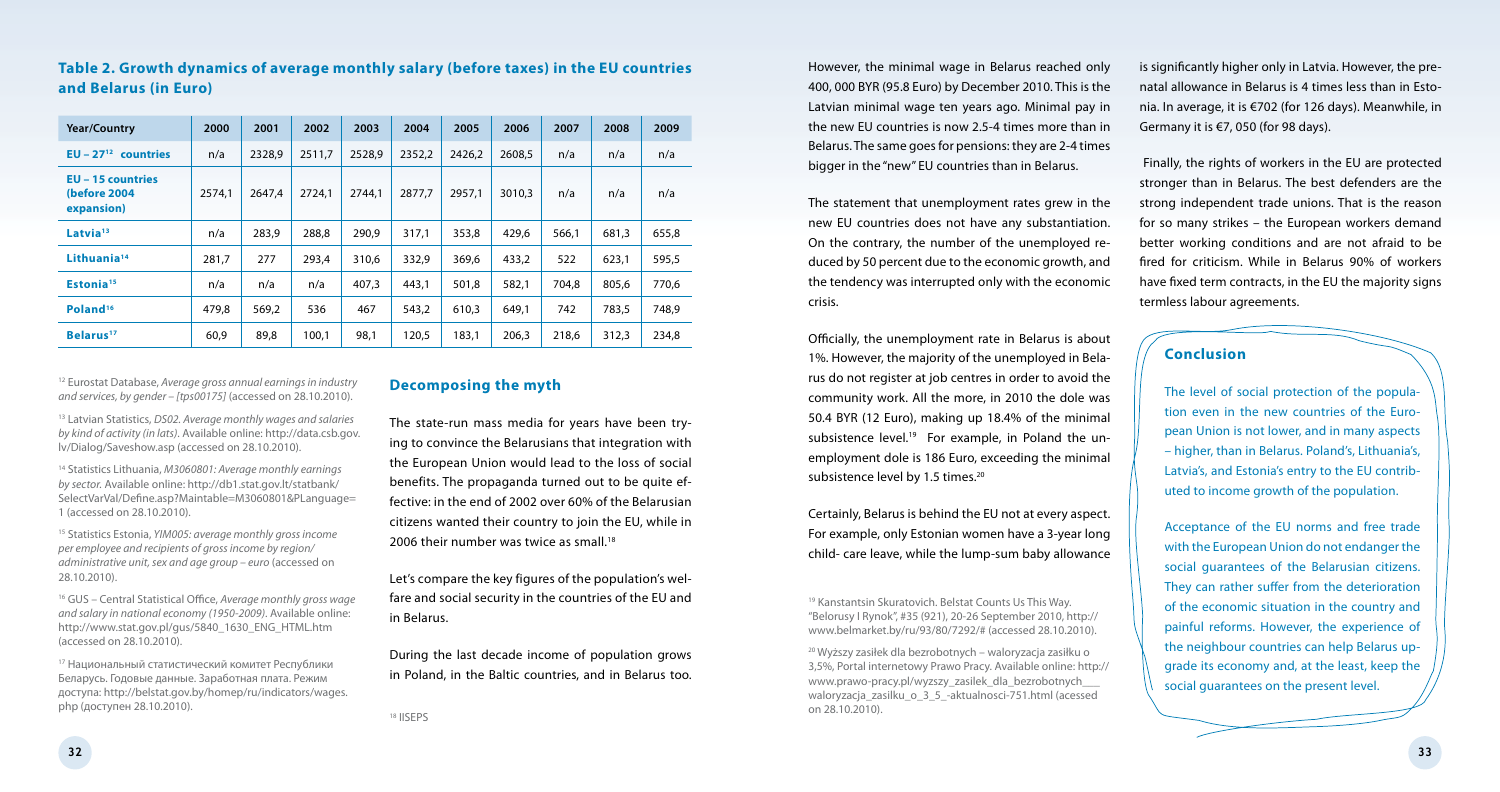# **7. IN THE EUROPEAN UNION, BRUSSELS ORDERS THE MEMBER STATES ABOUT**

#### **The gist of the myth**

The member states of the European Union have lost their state sovereignty. They have to ask Brussels for permission for conducting their policies.

# **The roots of the myth**

The myth originates from intensification of the anti-European propaganda with the expansion of the EU in 2004. The Belarusian president in his speeches and analytical programs of the Belarusian TV stressed the

subordinate role of the EU member states, their loss of sovereignty and independence in decision-making.

For instance, in 2008, addressing the BSU students Alexander Lukashenka said: "At present even on the smallest issues of foreign policy and economy out neighbours are more and more compelled to look back at the central bodies of the EU".21

The myth about the loss of sovereignty due to joining the EU is also registered by opinion polls. According to the study in 2010, 20% of supporters and 49.4% of

<sup>21</sup> Speech of the President of Belarus A. Lukashenka at a meeting with BSU students, 12.02.2008 (http://president.gov. by/press55946.html)

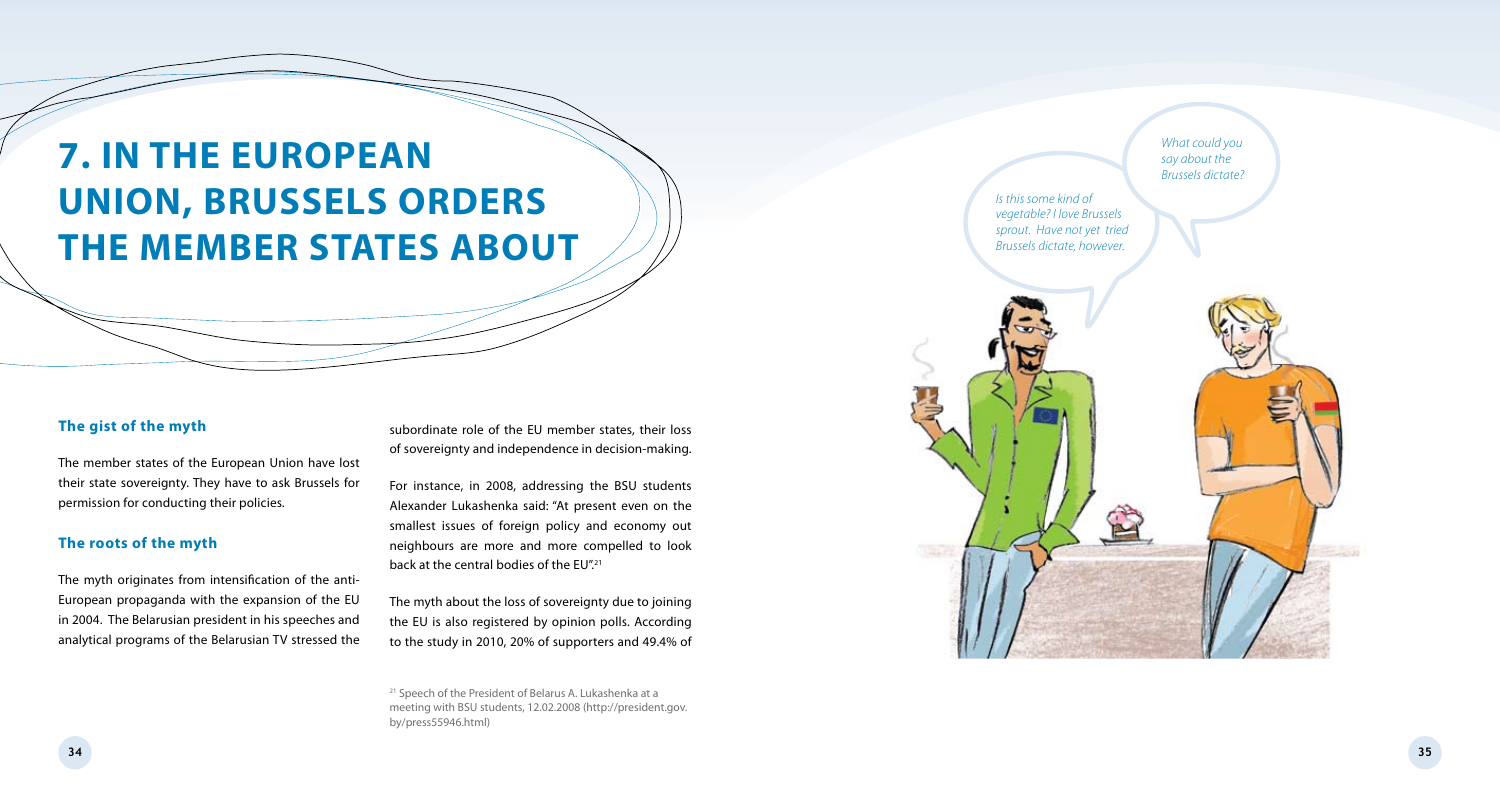opponents of euro-integration fear loss of national individuality of Belarus, while 25.5% and 66.5%, correspondingly, fear loss of independence.<sup>22</sup>

### **Decomposing the myth**

There is a nugget of truth in the statement about subordination of the EU member states to Brussels. The European Union is a union of states that is governed by supranational bodies, and it is reasonable that the countries delegate some powers to them. It's quite another matter that the power of Brussels is grossly exaggerated by the Belarusian propaganda.

Responsibilities of Brussels and of the national governments are described in the documents of the European Union. For instance, the EU decisions are binding in such spheres as customs union and the single internal market policies, economic and monetary union poli-

22 Study of the Belarusian Institute for Strategic Studies (BISS) and NOVAK laboratory "Belarus and the world: geopolitical choice and security through the prism of economy and culture", carried out in the first quarter of 2010 (http://www. belinstitute.eu/images/doc-pdf/sa\_010610\_ru\_geopolit.pdf)

cies; economic and monetary policy; and agriculture. The states develop their own policies and pass their own laws in all other spheres.

Besides that, the EU members are to coordinate their foreign and security policies. However, the EU decisions in these spheres are not mandatory, and the member states can develop their own foreign policy. For example, when some EU countries supported the US invasion of Iraq, while some others strongly opposed it, that did not contradict the laws of the European Union.

Besides that, the EU is a voluntary union, and the states are free to leave it at any time they want. So far there have been no attempts to do that, i.e. one can conclude that the "Brussels' dictate" is not too onerous.

Another important detail should be pointed out. Smaller states of the European Union, for instance, Luxemburg or Malta, have equal powers with the larger states such as Germany or France. Besides that, they hold the EU presidency by rotation and can block a decision sponsored by the influential states.

Regarding the "loss of sovereignty", one should be aware that in the modern world, with universal interdependency, sovereignty is no longer an absolute value as it used to be in the 19th or early 20th century. An absolute sovereignty is simply not possible now: all countries are part of the global market and global media space, and are linked by cooperation on security issues. That is why delegation of the part of sovereignty to an integration centre might be better for development of a country that keeping it closed and isolated. The European Union demonstrates the efficiency of this model.

#### **Conclusion**

Member states of the European Union have really delegated part of their sovereignty to supranational institutions. However, the most important state functions of public administration, such as foreign policy and defense, remain under control of the national governments and parliaments.

The legislation draws a clear line between responsibilities of the European Union and its member states, making it impossible for Brussels to abuse its power. At the sane time, all member countries without exception take part in decision-making on the EU level.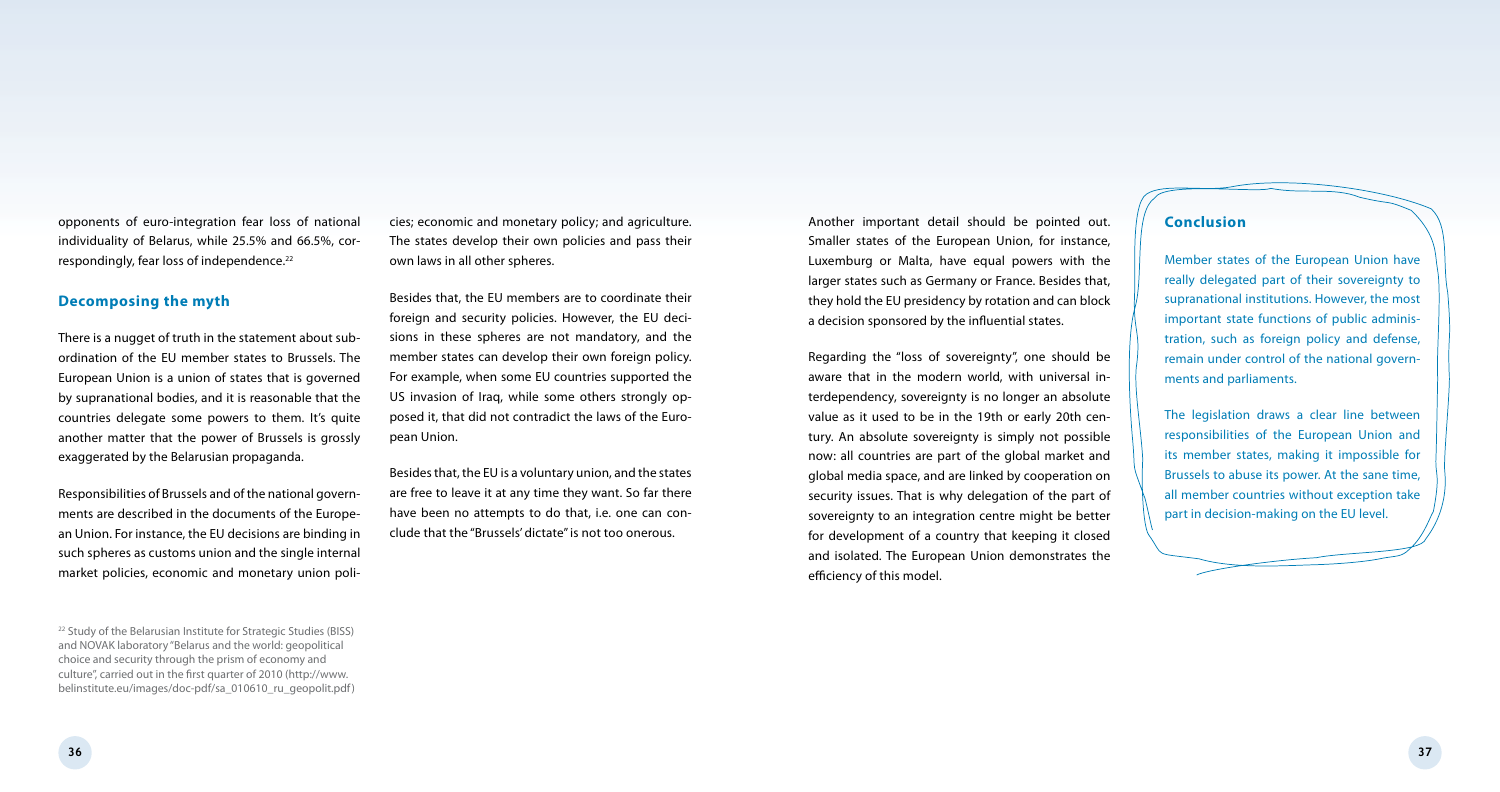# **8. THE EUROPEAN UNION IS IN SOCIAL AND CULTURAL CRISIS**

### **The gist of the myth**

The EU is in a systemic crisis. Cultural decline, moral decadence, and growing political and economic contradictions inside the European Union will eventually lead to a collapse not only of the Eurozone, but of the EU itself.

### **The roots of the myth**

The myth was born in the late 1990's, but was especially cultivated during the last years when the European Union began to constitute an ideological menace,

showing a vivid alternative to the Belarusian reality. The state TV channels began broadcasting programs that showed the dark side of life in the EU: dispersed rallies, gay parades (as a sign of moral and cultural decadence), strikes and protests of workers…

President's Office' newspaper Sovetskaya Belorus*siya* fed its readers with terrifying pictures of Europe's present and future:

"The European Union is bursting at the fresh seams. At bottom of fact, failure of the Euro-constitution is just the tip of the iceberg".<sup>23</sup>

23 "Sovetskaya Belorussiya" (http://www.sb.by/post/44090/)



*Dear Volfgang Amadeus, the rumours have*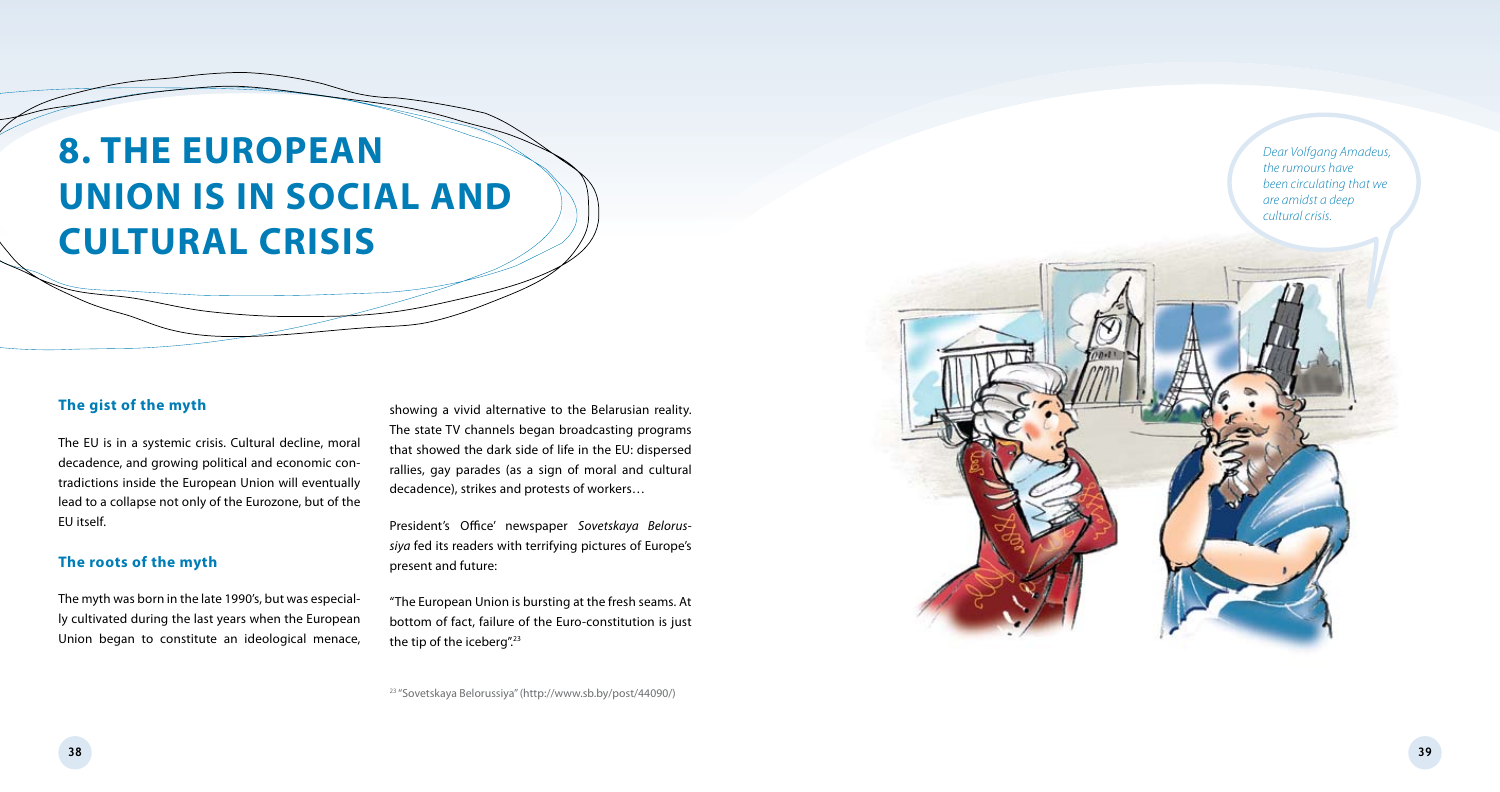"Now, when the European economy is doing bad, it has begun ruining states instead of bringing the peoples together. One after another, regions start "divorce" procedures against their states.<sup>24</sup>

One of the tricks is comparing the EU to the USSR, where all decisions were made in Moscow (Brussels, in case of the EU), with one nation dominating over the others (in the EU -- Germany and France), and one prevailing ideology (democracy and market economy in the EU). The Belarusians are familiar with the notion of the coming collapse: they saw the Soviet Union tumbling to ruins, although several years earlier it seemed imperishable. Let alone the EU!

# **Decomposing the myth**

The myth about the coming collapse of the European Union has little in common with reality. First of all, the European Union is a voluntary union. Its durability is both in the common historical path and cultural tradi-

24 "Sovetskaya Belorussiya", 17.07.2010 (http://www.sb.by/ post/102790/)

tions, and in the common values of democracy, human rights and market economy. All that only strengthens the European Union and helps the system self-regulate.

We can give an example of elections in Austria in 2000, when radical political forces won the election. Who knows what kind of path Austria would take if the EU did not introduce the administrative sanctions which had steered the country back to democracy.

Decisions in the EU are made after long discussion, by means of compromise among all the interested parties, preventing tensions and conflicts.

The Lisbon Treaty has a clause about voluntary withdrawal from the EU. However, no state has plans to use it. The European Union remains attractive for both its member states and the countries that declare the plans to join it (Croatia, Macedonia, Turkey, etc).

That said, membership in the EU provides obvious economic benefits. Member states receive financial aid from the EU funds to conduct reforms and adapt national economies to the common market. Absence of customs barriers inside the EU and a market of halfbillion people open new opportunities for commerce.

The statement about the decadence of culture does not stand up to criticism either. The European Union funds and supports an enormous number of cultural projects and creates conditions for development of national cultures. Unlike the USSR with its policy of russification, the European Union supports the development of national languages.

In order to make certain that the EU has no problems with the development of art and culture, it's enough just to come to any European capital and see first-hand the number of cultural events the Belarusians can only dream about. A simple example: while in Belarus there

are 14 museums per 1 million people, in the Netherlands there are 35 museums, in Sweden -- 34, in Czech Republic – 33, and in Germany – 32.

### **Conclusion**

Despite certain difficulties, the European Union remains an attractive union, which is able to secure political and economic stability and prosperity to its members. The entry of the Lisbon Treaty into force united the EU even more and increased its role in the world politics.

Statements about the decadence of the European culture are also far from reality and are nothing more than a myth created by the official Belarusian propaganda.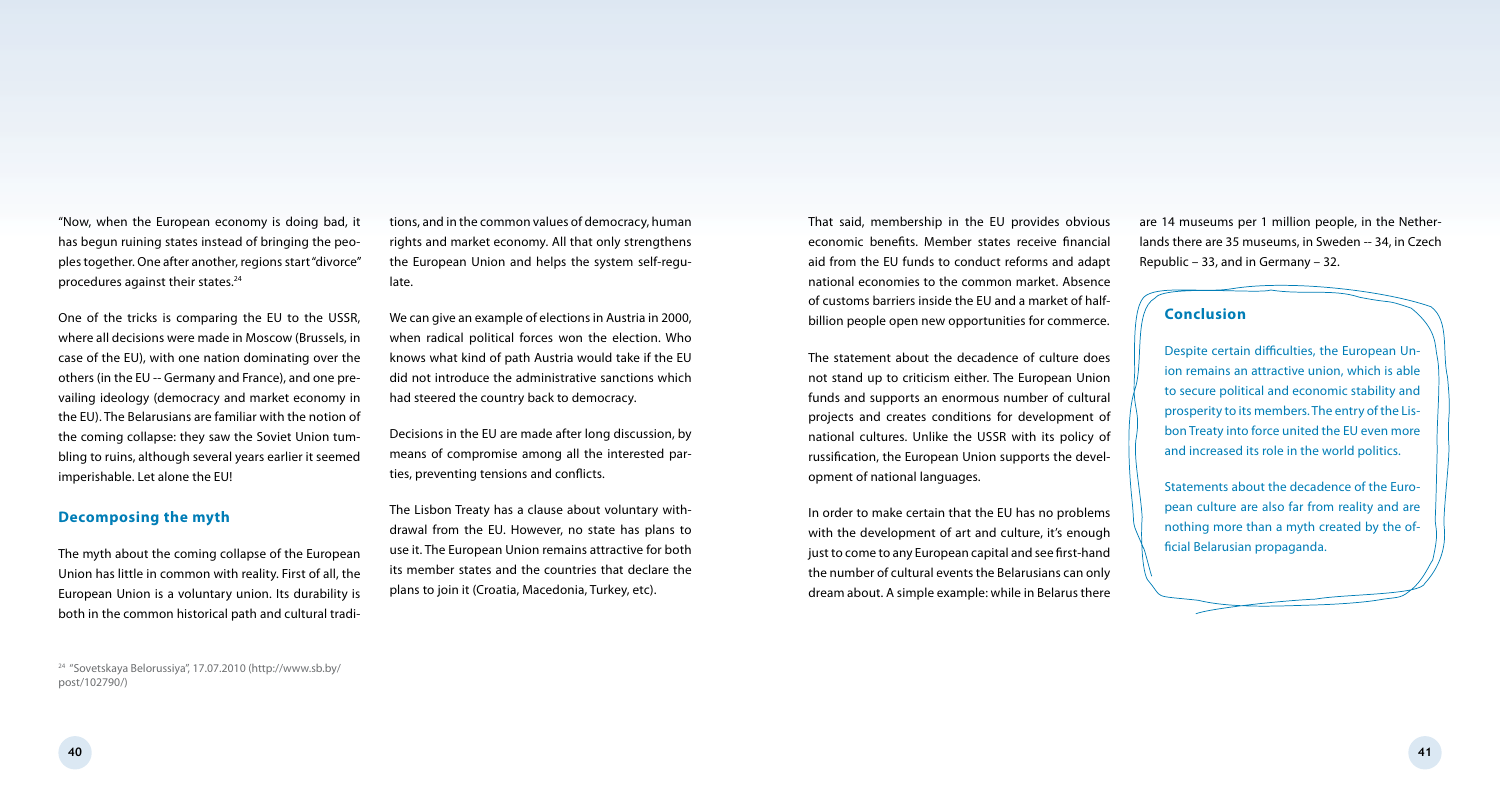# **9. NO ONE WAITS FOR BELARUS IN EUROPE**

### **The gist of the myth**

The 27 countries have enough of their own problems, and they care not about Belarus. In fact, the Europeans have little idea about their neighbour. Belarusians and Europeans are too different – in culture, language, and mentality.

### **The roots of the myth**

The myth is often used to stress the ties between Belarus and Russia, that Belarusians are closer rather to Russians than Europeans.

At the same time, there are not much, but more supporters of Euro-integration in Belarus than those who want a union with Russia. Thus, the myth that no one waits for Belarusians in Europe serves as a drag on European aspirations and justification of the state policies that keep Belarus behind the common European processes.

#### **Decomposing the myth**

In his interview to EuroNews channel Alexander Lukashenka asked a rhetorical question: "Now then, do they wait for us in Europe?.. Belarus is the centre, the heart of Europe. I understand all that. But Europe does not wait for us. Europe has so many problems with these 27 states that they care not about Belarus, Ukraine or others".25

25 http://www.belta.by/ru/all\_news/president/Stenogrammaintervju-Prezidenta-Respubliki-Belarus-AGLukashenkotelekanalu-Evronjus\_i\_516058.html

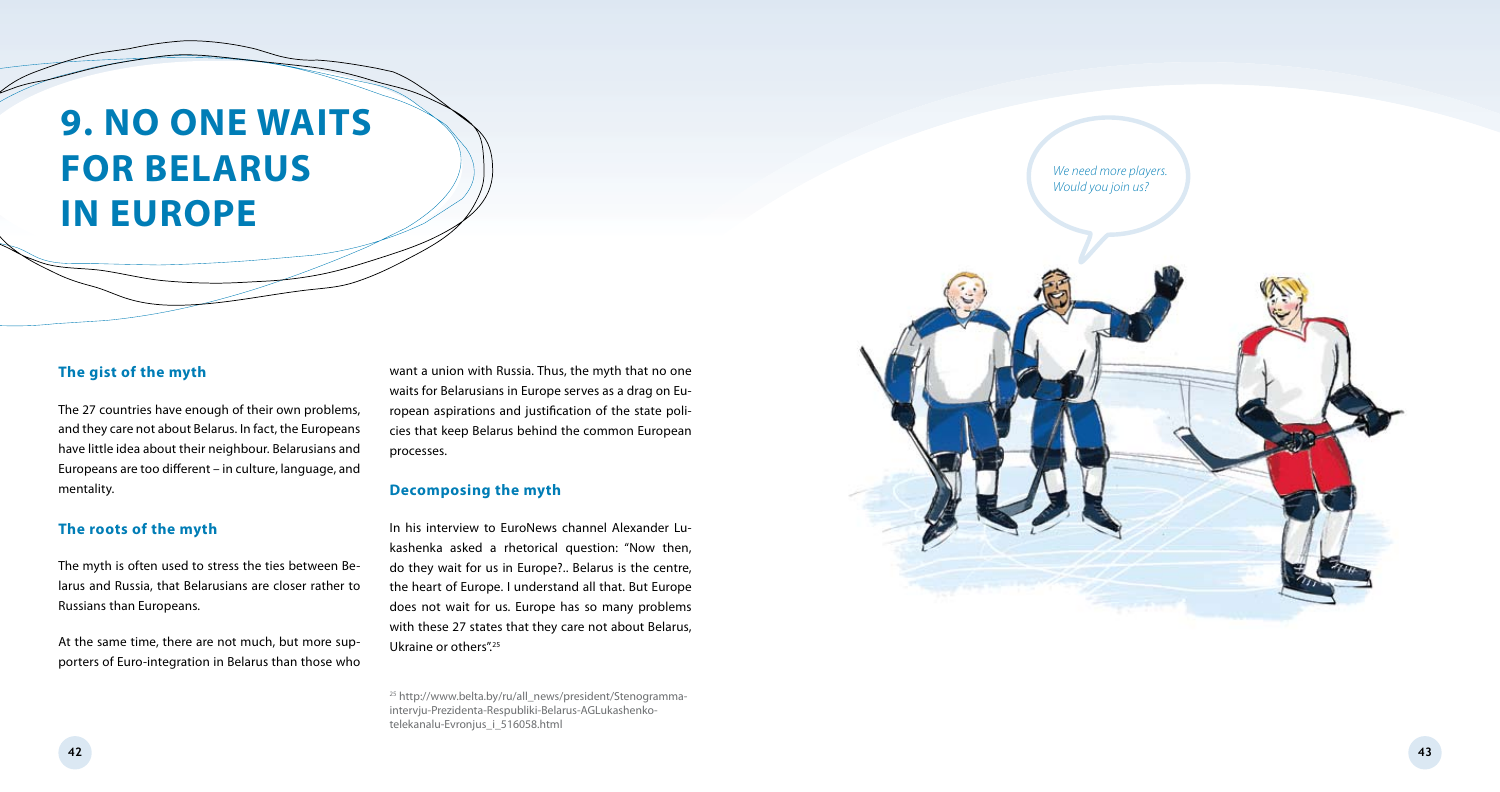**Distribution of answers to the question: «If you had to choose between uniting with Russia or joining the EU, what would You choose?", %**

| <b>Variant of answer</b>             | 09'03 | 06'04 | 12'05 | 06'06 | 12'07 | 09'08 | 03'09 | 09'09 | 12'09 | 03'10 |
|--------------------------------------|-------|-------|-------|-------|-------|-------|-------|-------|-------|-------|
| Joining the<br><b>European Union</b> | 36.1  | 37.6  | 24.8  | 29.3  | 33.3  | 26.2  | 35.1  | 42.7  | 42.3  | 40.4  |
| Uniting with<br><b>Russia</b>        | 47.6  | 47.7  | 51.6  | 56.5  | 47.5  | 54.0  | 42.4  | 38.3  | 42.1  | 41.4  |

Source: IISEPS

In fact, there is some controversy in the EU as to whether it can expand further on, and discussions about integration inside the EU. Any European democratic country can apply for membership and comply with a number of strict conditions. However, absorption of a new member to the European family will also depend on the EU enlargement capacity in the future.

Nevertheless, Belarus is a potential member of the European Union. There is no doubt about the geographic position of the country, but there is still a long way to go in the political sphere. And, obviously, it should be the will of the Belarusian citizens.

According to the opinion poll, carried out in September 2010, at a referendum on joining the European

Union 42.2% of the Belarusian citizens would say "yes", 32.5% – "no", and a quarter of the respondents were undecided.

If they had to choose between Russia and the EU, 41.7% would choose Europe, and 34.9% would prefer Russia.

The myth is partially based on conviction that the Europeans don't even know such a country – Belarus. Is that really the case? The European Commission published reports "The European Union and Its Neighbours" in 2006 and 2007.26 In 2006 half of the respondents mentioned Belarus answering the question "what of the following countries do you consider neighbours?" (Ukraine got the highest percentage – 58, Russia was mentioned by 57%).

<sup>26</sup> European Commission, «The European Union and Its Neighbours», Special Eurobarometer 259, October 2006. In 2007 every twentieth of the interviewed EU residents thought Belarus was the pre-accession country.27

Some think that high cost of the Schengen visa is grounded on the unwillingness to see Belarusians in the EU. However, visa liberalization is a proposal of the European Union in response to democratic reforms, and the solution of the problem depends on the Belarusian government.

On the part of the EU, visa situation does not mean bad attitude towards ordinary Belarusians. There are campaigns for reducing visa costs for Belarusian citizens in the European Union, Brussels' officials, politicians and ordinary Europeans support the idea.

With all restrictions, in 2009 Belarus was 1<sup>st</sup> among the CIS countries on the number of received Schengen visas per head: 449 thousand Belarusians had an opportunity to enter the EU.28

The leading European politicians stress that Belarus is a European country and some even go as far as saying

28 Visa http://generation.by/news3913.html

that it will be able to join the EU. Ordinary Europeans will support this decision: 72% of the interviewed residents of the EU support its further expansion.

#### **Conclusion**

The controversial statement that no one waits for Belarus in Europe does not justify deviation from the European, civilised course of development, from the path to democracy and respect of human rights and freedoms, and market reforms.

There are countries that are fated never to become members of the EU because of their geographic position, but, nevertheless, they aspire to meet the European norms. Belarus has a lot more prospects, and it will always be welcome in the European home – if it makes a real step forwards and proves its dedication to the common European values.

<sup>&</sup>lt;sup>27</sup> European Commission, "The EU's Relations with its Neighbours: A Survey of Attitudes in the European Union", Special Eurobarometer 285, September 2007.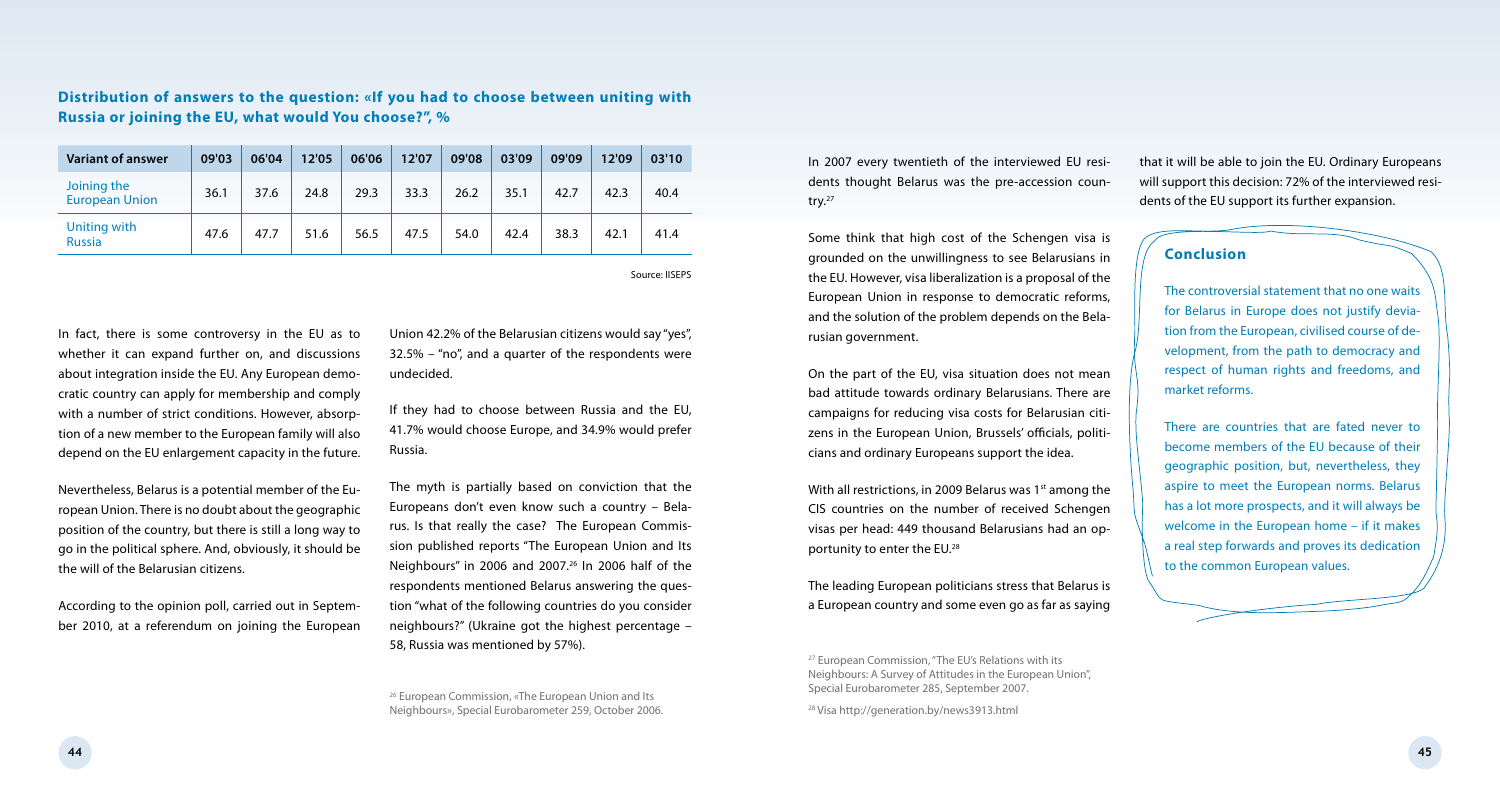2011

Prepared by

Dzianis Meliantsou, The Belarusian Institute for Strategic Studies, Minsk.

Daša Słabčanka, Aliaksandr Papko, Centre for Social and Economic Research Belarus, Warsaw.

Justinas Pimpė, Eastern Europe Studies Centre, Vilnius.